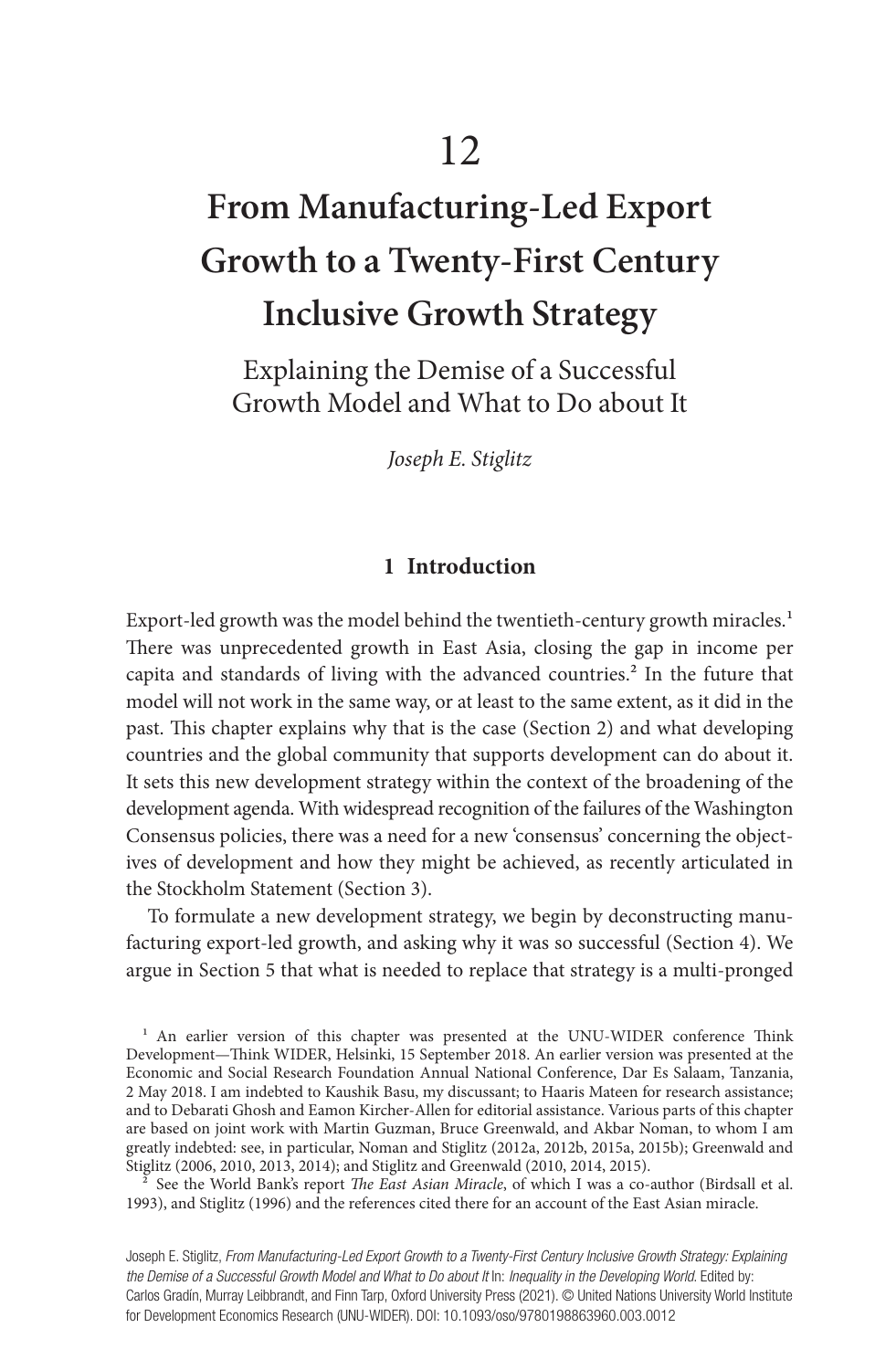strategy, entailing a combination of manufacturing, agriculture, services, and natural resources. To implement that strategy, countries will require active industrial policies (Section 6) based on a new understanding of dynamic comparative advantage (Section 7). Section 8 describes how developed countries can assist developing countries as they embark on these new strategies, and, in particular, explains how the creation of a global reserve system can help provide the finance that will be especially important if developing countries are to succeed in this twenty-first century inclusive growth strategy.

# **2 Explaining the End of Manufacturing-Led Growth**

Manufacturing is a victim of its own success: the rate of growth of productivity (output per worker) exceeds that of demand. The result is that the share of manufacturing in GDP is declining everywhere, as Table 12.1 shows, and that in turn implies that the share of manufacturing in employment is declining even more rapidly, as we illustrate later in this chapter.<sup>3</sup>

Moreover, what happened to agriculture in the advanced countries is now happening globally. Productivity increases in agriculture meant that a smaller and smaller fraction of the labour force was required to produce the food that people needed and wanted; the advanced countries went from a situation in which some 70 per cent of the population was engaged in agriculture and related services to one in which a very small fraction of the workforce (in the US, less than 3 per cent)

|                                  | 2000 | 2005 |  |
|----------------------------------|------|------|--|
| World                            | 19   | 15   |  |
| E. Asia and Pacific              | 25   | 23   |  |
| Europe and Central Asia          | 19   | 16   |  |
| Latin American and the Caribbean | 17   | 14   |  |
| North America                    | 16   | 12   |  |
| South Asia                       | 15   | 16   |  |
| Sub-Saharan Africa               | 11   | 11   |  |
| Low income                       | 10   | 8    |  |
| Lower middle income              | 17   | 16   |  |
| Upper middle income              | 24   | 21   |  |
| High income                      | 18   | 15   |  |
|                                  |      |      |  |

**Table 12.1** Manufacturing share of GDP (%)

*Source*: Author's construction based on World Bank Group (2018).

<sup>3</sup> Some vertical disintegration of service components of manufacturing has given the appearance of more rapid disappearance of jobs and output than is in fact the case. Still, vertical disintegration can have real consequences (e.g. for wages and flows of knowledge).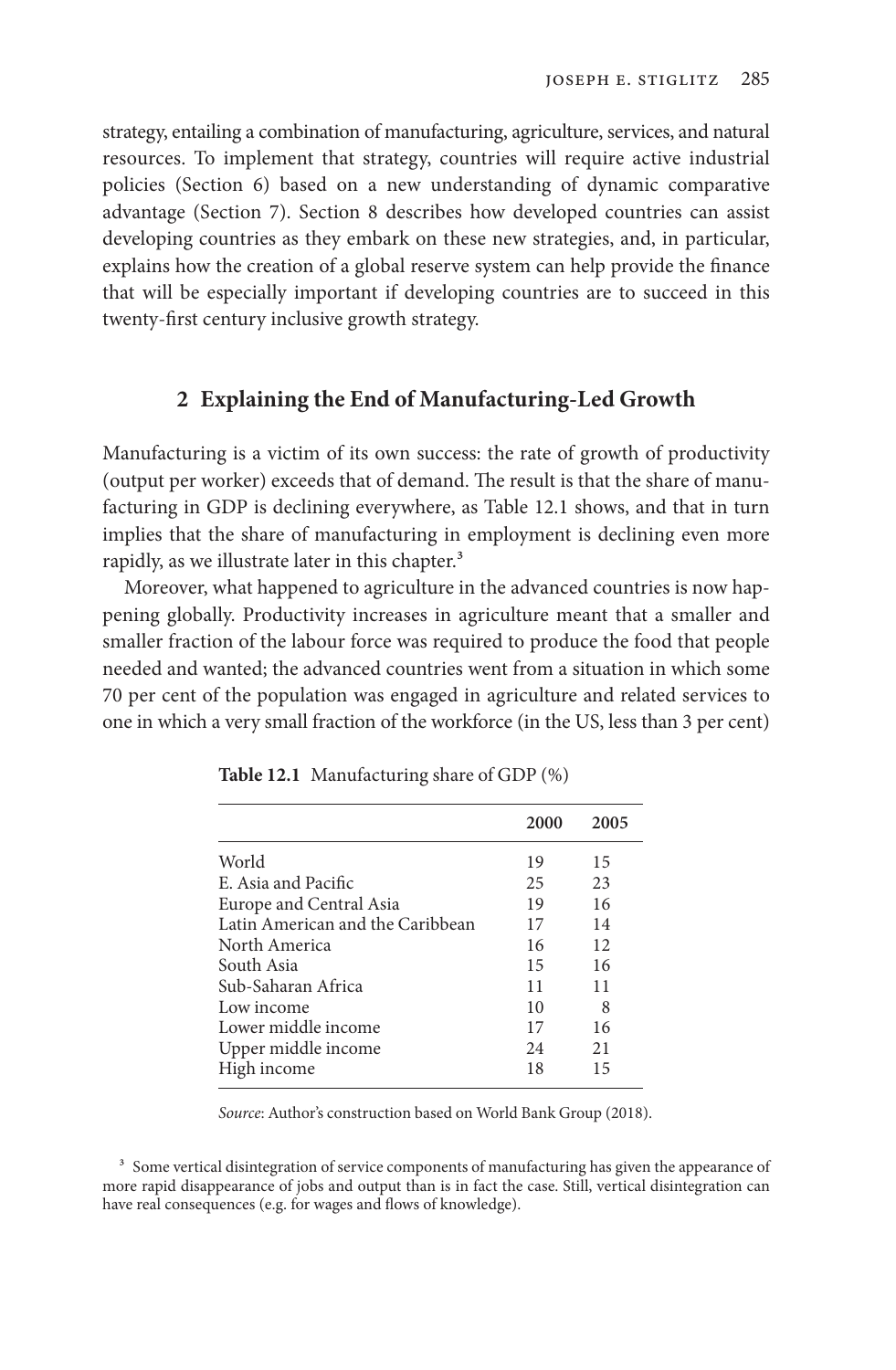can produce more than even an obese society can consume.<sup>4</sup> This means that if current trends continue unabated, a very large fraction of the labour force will have to be deployed elsewhere.

In the advanced countries, in the latter half of the nineteenth century and the first half of the twentieth, these workers were largely absorbed by manufacturing. But now, with the decline globally in manufacturing employment, this will be problematic. Even with emerging markets taking a larger share of global manufacturing jobs, and with a shift of jobs from China to Africa, new manufacturing jobs will absorb only a fraction of new entrants into the labour force in Africa.<sup>5</sup>

Manufacturing can, of course, still have impacts that are disproportionate to its size. And some countries may have a natural comparative advantage in some niches (or in some cases, they may even be able to create a comparative advantage). But it is unlikely that manufacturing export-led growth will have the impact that it had in China and East Asia. It cannot be the sole development strategy, or even at the heart of a country's strategy. This is especially so because the advantages of cheap labour will diminish as labour becomes of lesser importance in manufacturing itself—for example, as robots replace humans. The developing countries' advantage in low labour costs will, at least in many cases, be outweighed by locational disadvantages: an increasing fraction of production will be located near points of consumption. These are major changes that will affect development strategies going forward.

#### 2.1 New Thinking about Development

As we think of a new strategy to replace manufacturing export-led growth, we need to incorporate the insights from earlier developmental experiences, including the global failures of the Washington Consensus policies and the successes in East Asia, and from advances in economic understandings. There are five key insights in particular that have led to a rethinking of development policies.

- What separates developing countries from developed is not just a disparity in resources, but a disparity in knowledge and institutions; see, for instance, the 1998 World Development Report (Dahlman et al. 1998).
- Development entails a structural transformation (Stiglitz 1998b).

<sup>4</sup> See Roser (2018) for historical employment in agriculture; current US data are available at the US Department of Agriculture's website, www.ers.usda.gov/data-products/ag-and-food-statistics-charting-the-essentials/ag-and-food-sectors-and-the-economy/. The economic implications of this transformation are explored in Delli Gati et al. (2012a, b).

<sup>&</sup>lt;sup>5</sup> At most, some 85 million jobs could be freed up (Lin 2011), but the working-age population of Africa is expected to grow by 450 million people, or by 70 per cent, from 2015 to 2035 (World Economic Forum 2017).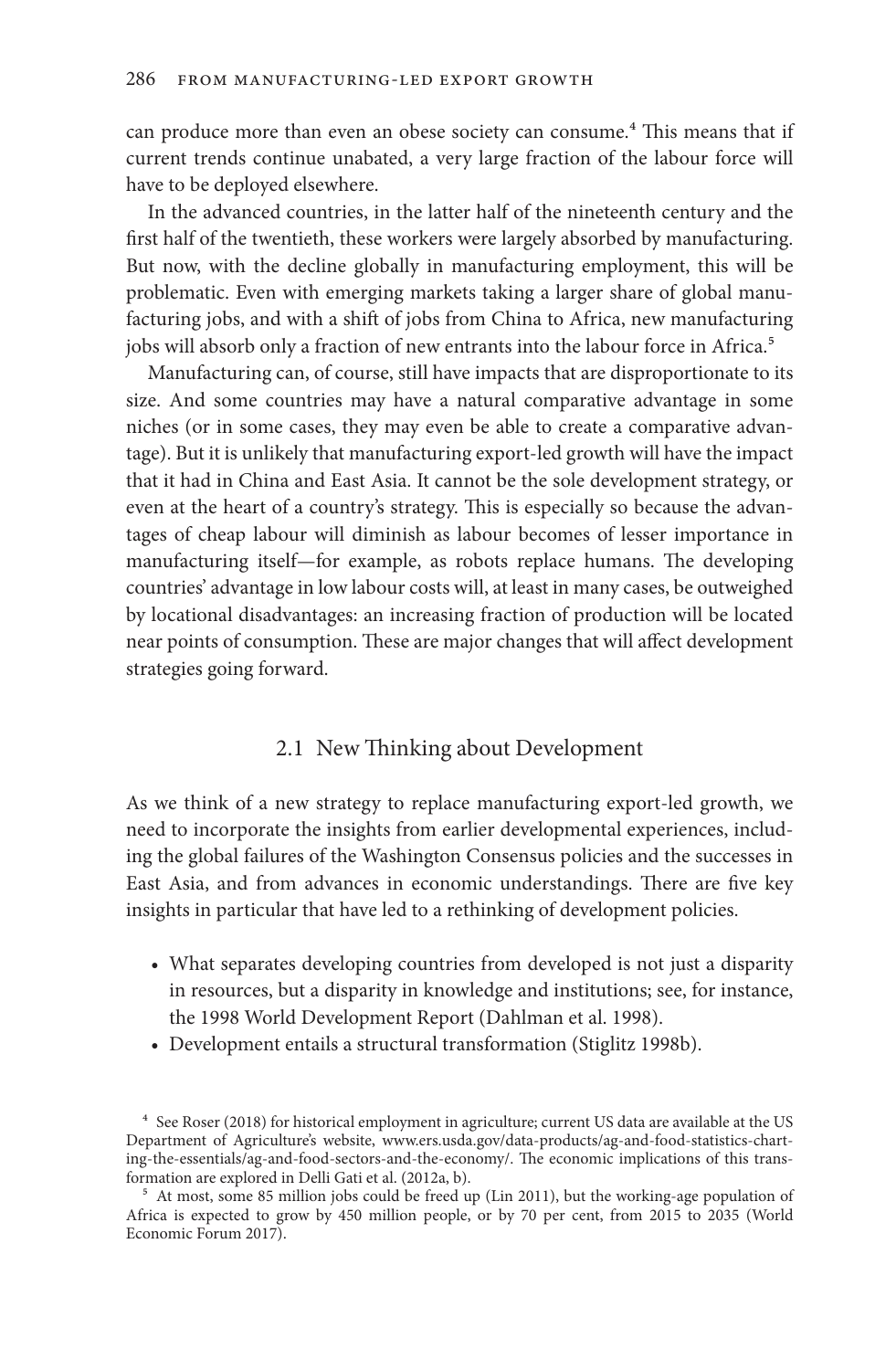- There can be growth without structural transformation—especially common in resource-dependent countries—but such growth will be neither sustainable nor equitable. All countries are, of course, in need of structural transformation—in advanced countries, in response to technology and globalization and the move from the manufacturing to the service sector; in China, from export-led growth to domestic demand-driven growth and from quantity to quality growth; in natural-resource economies, to diversify away from dependence on natural resources; and in all countries in response to the need to address problems of climate change (both mitigation and adaptation) and changing demographics. But the need for structural transformation is at the heart of development.
- Markets on their own don't manage these transformations well. There are critical impediments imposed by capital market imperfections, and important externalities and co-ordination failures. Government needs to assume an important role. How best to do this is one of the central themes of this chapter.
- Successful development and structural transformation entails a change in norms and mindsets, including the mindset that change is possible—a movement away from traditional society towards modernization. In the West, these changes are especially associated with the Enlightenment (Stiglitz and Greenwald 2014, 2015). For our purposes, the two critical ideas are (a) the mechanisms by which a society/economy learns (closing the knowledge gap to which we referred earlier) and (b) the insights about social, political, and economic organization, including the rule of law, systems of checks and balances, and the balance between the market, the state, and civil society (the subject of my 2015 WIDER Lecture, on the occasion of its thirtieth anniversary).6

These new understandings have led to a movement from a focus on developmental projects to policies and then to institutions, corresponding to the realization of the importance of not just physical capital, but human capital, social capital, and knowledge capital.

# **3 The Stockholm Statement**

In an attempt to capture in a brief form these and other new understandings about development, a group of thirteen economists, including four former chief economists of the World Bank, put forward the Stockholm Statement of

<sup>6</sup> See Stiglitz (2016b). The original talk was given in September 2015.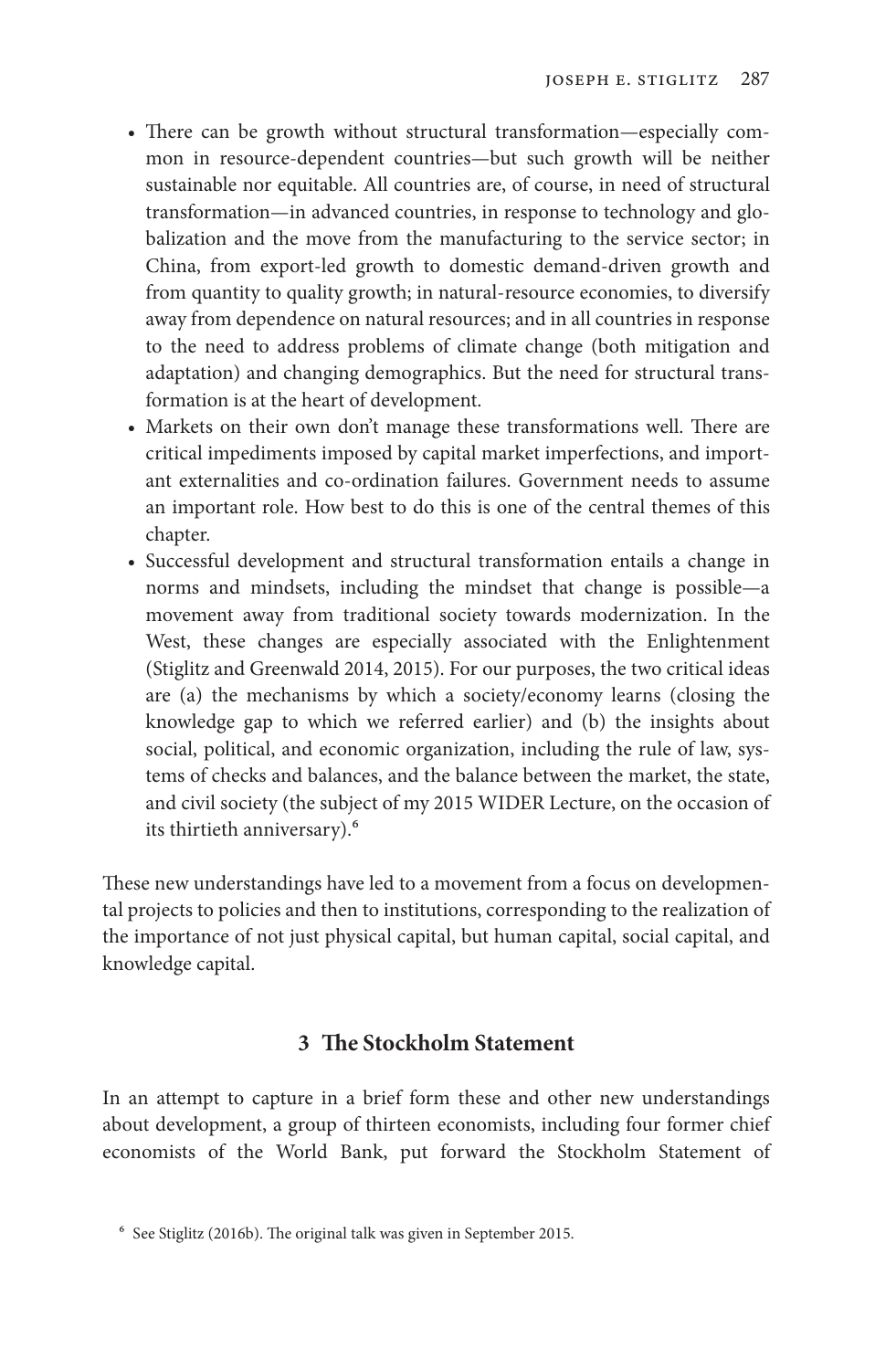development principles in 2016 (Alkire et al. 2016; Stiglitz 2016a), with eight key notions:

- 1. GDP growth is not an end in itself.
- 2. Development has to be inclusive.
- 3. Environmental sustainability is a requirement, not an option.
- 4. There is a need to balance market, state, and community.
- 5. Successful development requires providing macroeconomic stability, but this does not just mean balancing budgets or focusing exclusively on inflation.
- 6. One has to attend to the impact of global technology and inequality. It will be especially important to assess impacts on labour, in both developed and developing countries. Successful responses require investment in human capital, rewriting the rules of the economy to achieve a more equalitarian distribution of market income,<sup>7</sup> and creating new instruments of redistribution within and between countries.
- 7. Social norms and mindsets matter. One especially needs to bring the insights of modern behavioural economics to bear in development policies. These may provide effective ways of altering behaviour (savings, fertility, etc), and often at very low cost (Hoff and Stiglitz 2016; World Bank Group 2015).
- 8. Global policies have significant effects on developing countries. The international community, and especially the advanced countries, have a responsibility to ensure that global policies and international agreements are equitable and pro-development.<sup>8</sup> The Stockholm Statement recognized the interdependence of countries, and that the policies of the large, rich countries have large externalities on the rest of the world, which they often don't take into account (including their monetary, regulatory, trade, and migration policies). Tax havens, which the regulatory policies of the advanced countries tolerate, affect all countries, not just the developing countries. Still, the flow of money out of Africa has particularly adverse effects on Africa's growth (African Development Bank and Global Financial Integrity 2013). International agreements cover only parts of these arenas where there are global externalities, and where there are agreements (such as on climate) they often do not go far enough. And, of course, developed countries have not lived up to their commitments of 0.7 per cent of GDP in aid.

<sup>7</sup> That is, the rules of the game—including those of governing–labour relations, competition, and corporate governance—are critical in determining both the distribution of income and efficiency: see Stiglitz et al. (2015).

Section 7 explains why current arrangements often stymie development.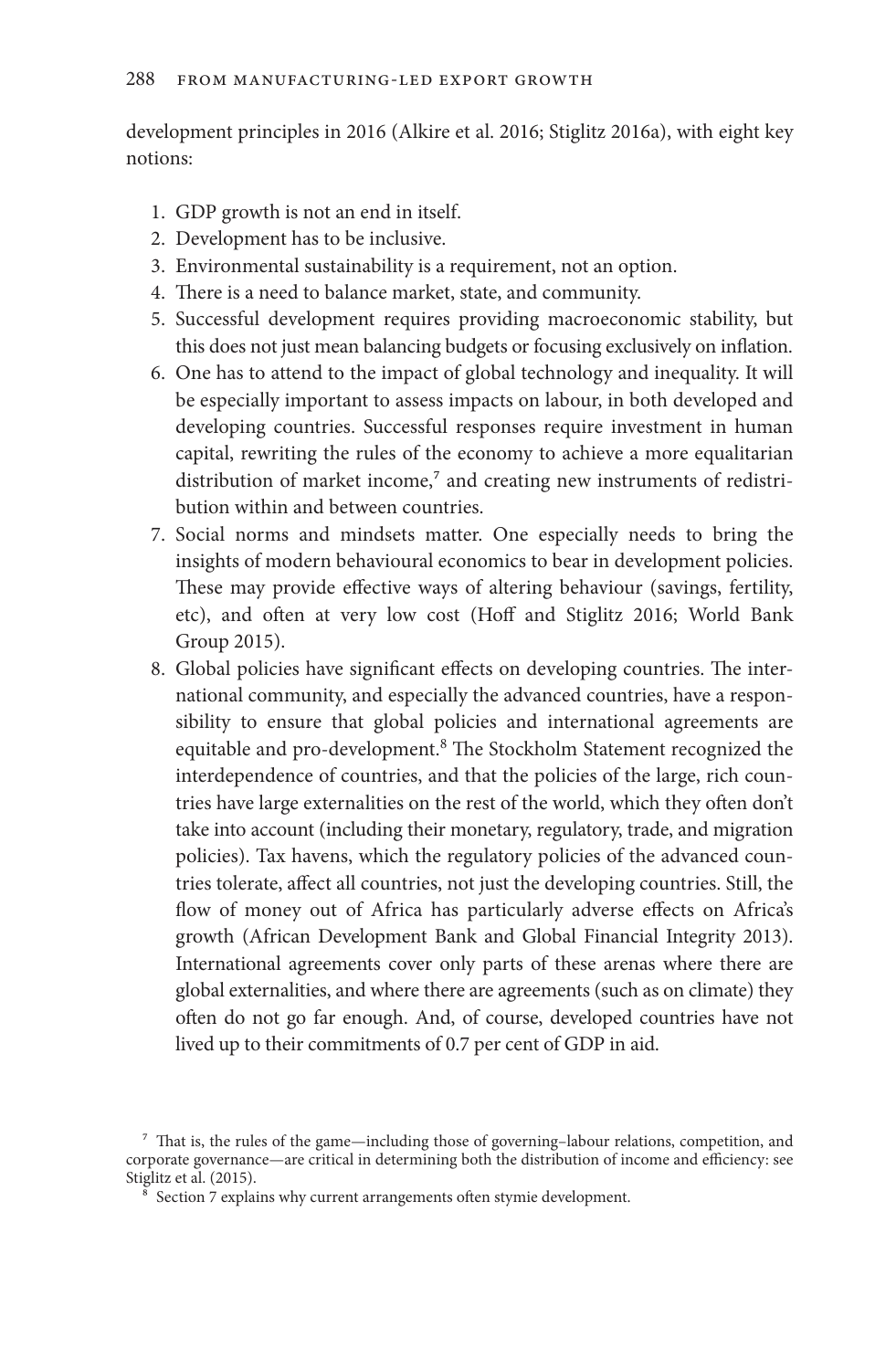## 3.1 Key Differences with the Washington Consensus

The eight principles of the Stockholm Statement represent a marked change from the Washington Consensus, with its primary emphasis on markets, its inadequate attention to market failures, its narrow view of macro-stability, and its narrow conception of the goals and instruments of development.<sup>9</sup>

#### 3.1.1 Broader Goals to Reflect Challenges of the Twenty-First Century

The Washington Consensus focused on increasing GDP. But GDP is not a good measure of well-being, as the International Commission on the Measurement of Economic Performance and Social Progress has pointed out (Stiglitz et al. 2009). It takes, for instance, inadequate or no note of sustainability, whether environmental, social, political, or even economic. With climate change presenting an existential challenge to the planet, no responsible developmental strategy should ignore its impact on the environment. GDP also says nothing about how the fruits of the economy are being shared: GDP could go up even though most citizens are worse off. So another objective of a well-designed development strategy is inclusive growth. This is especially important because we have learned that trickle-down economics—which holds that if GDP goes up, the incomes of all (or most) will, too—simply doesn't work. Indeed, globalization (as it has been managed), while it may have simultaneously contributed to the increase in GDP, almost surely also contributed to the lowering of incomes of unskilled workers.

We have learned also that greater inclusivity can lead to more robust growth, especially when inequality reaches the extremes that it has in some countries (such as the US and many developing countries), and when it originates in the way it does, from rent-seeking on one hand to lack of opportunities for the poor on the other hand (Berg and Ostry 2011; Ostry et al. 2014; Stiglitz 2012, 2015). Thus, there are policies that can simultaneously increase equality and growth.

Seeing equality and growth as complements rather than substitutes is a major change in development thinking.

Employment generation is central to inclusive growth—especially where the labour force is expected to grow rapidly, as in sub-Saharan Africa (SSA). Leaving large fractions of the labour force underutilized or unutilized not only leads to large inequities, but is also inefficient. And again, growth itself does not necessarily lead to the growth of employment, especially of jobs in the formal sector. In recent years (2004–9), for instance, India has had rapid growth, but in a period in

<sup>9</sup> For an earlier discussion of the limitations of the Washington Consensus, see my 1998 WIDER Annual Lecture (Stiglitz 1998a); see also Stiglitz (2002).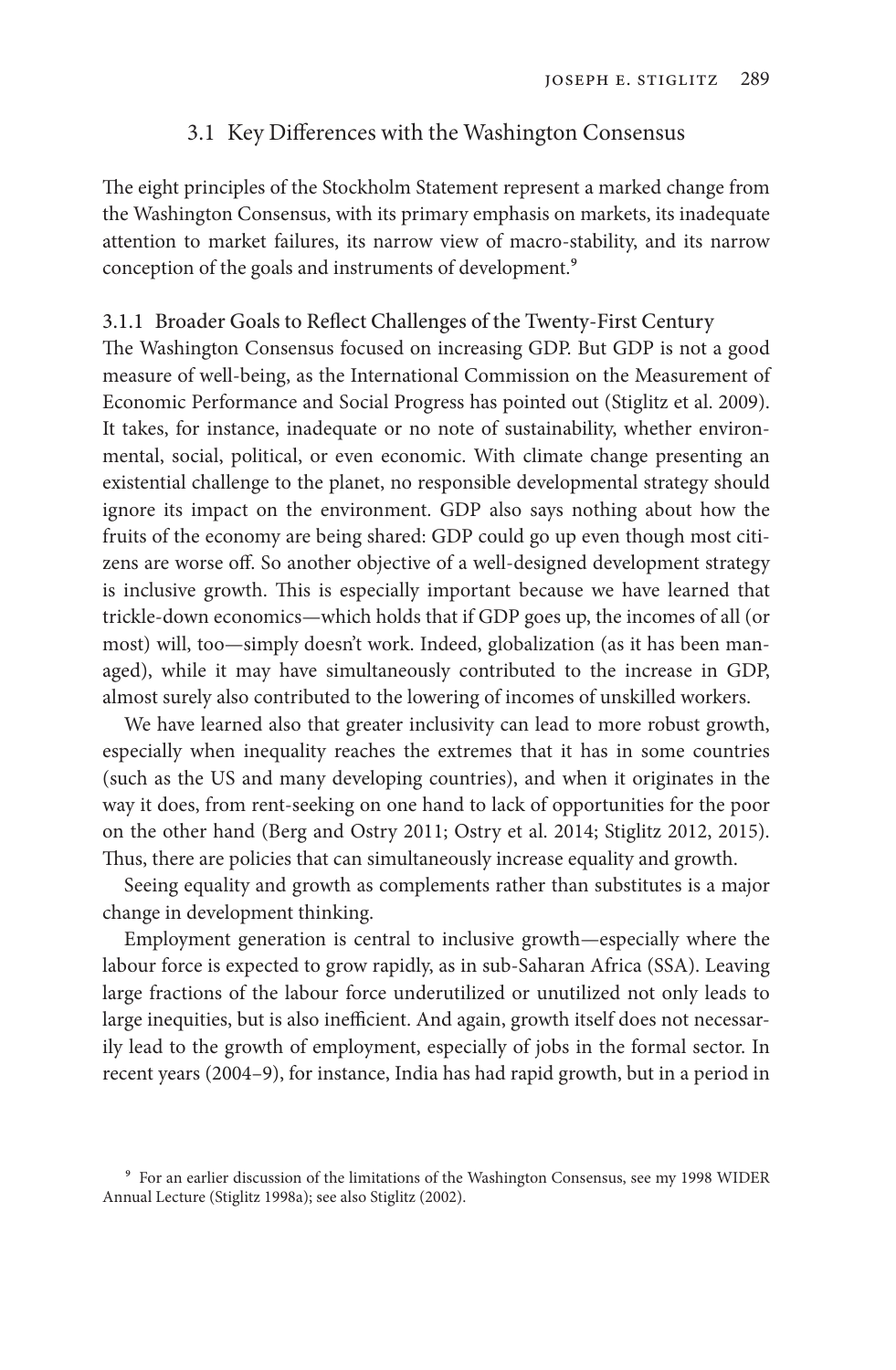which 50 million have entered the labour force, only about 1.1 million formal sector jobs were created.<sup>10</sup>

#### 3.1.2 More Instruments

This new development thinking is also characterized by making use of more instruments. The Great Recession, of course, led even developed countries to embrace more instruments for monetary policy, such as quantitative easing (QE) and macroprudential regulation. But there is a need for more instruments for macrostability (now embraced in the new Institutional View of the IMF on capital controls; see IMF 2012); and more instruments for developmental transformation—including industrial policies (to be discussed in Section 6), promoting not just manufacturing but also agriculture and services; and those making use of the insights of behavioural economics.<sup>11</sup>

#### 3.1.3 Clearer Distinctions between Means and Goals

One of the central failures of the Washington Consensus was the confusion between means and goals. Privatization, liberalization, deregulation, or even markets and GDP growth are not ends in themselves (see, for instance, Kanbur et al. 2018), but *may* be means to higher living standards or achieving the broader goals described earlier—or they could have just the opposite effects. The latter can especially arise because some policies that may increase static efficiency (like trade liberalization) may impede dynamic learning (Greenwald and Stiglitz 2006).

Other variables, such as inflation, budget deficits, and current account deficits, also need to be looked at through this lens. But not attending to some of these variables in a timely way may make it difficult to achieve the real goals of development.

## 3.1.4 Greater Participation: A Balance between Markets,

#### Government, and Society

One of the most important differences between the Stockholm Statement and earlier articulations of development strategy involves broadening the range of participants in the development process. The narrowness of the Washington Consensus, a consensus between 15th Street (the US Treasury) and 19th Street

<sup>&</sup>lt;sup>10</sup> According to India's National Sample Survey Office data (ICSSR Data Service 2016). A United Nations Development Programme report suggests that over a longer period of some two decades, India's employment performance, while still better than in the high-growth period, was disappointing: 'In India, the size of the working-age population increased by 300 million during the same time [1991–2013], while the number of employed people increased by only 140 million—the economy absorbed less than half the new entrants into the labour market.' See UNDP (2016).

<sup>&</sup>lt;sup>11</sup> There is a large literature on industrial and LIT (learning, industrial, and technology) policies; see references, including Greenwald and Stiglitz (2006, 2013, 2014), Stiglitz (2011), Stiglitz and Greenwald (2014, 2015), and Noman and Stiglitz (2012a, b, 2015a, 2015b) for Africa. For the behavioural economics policies, see World Bank Group (2015).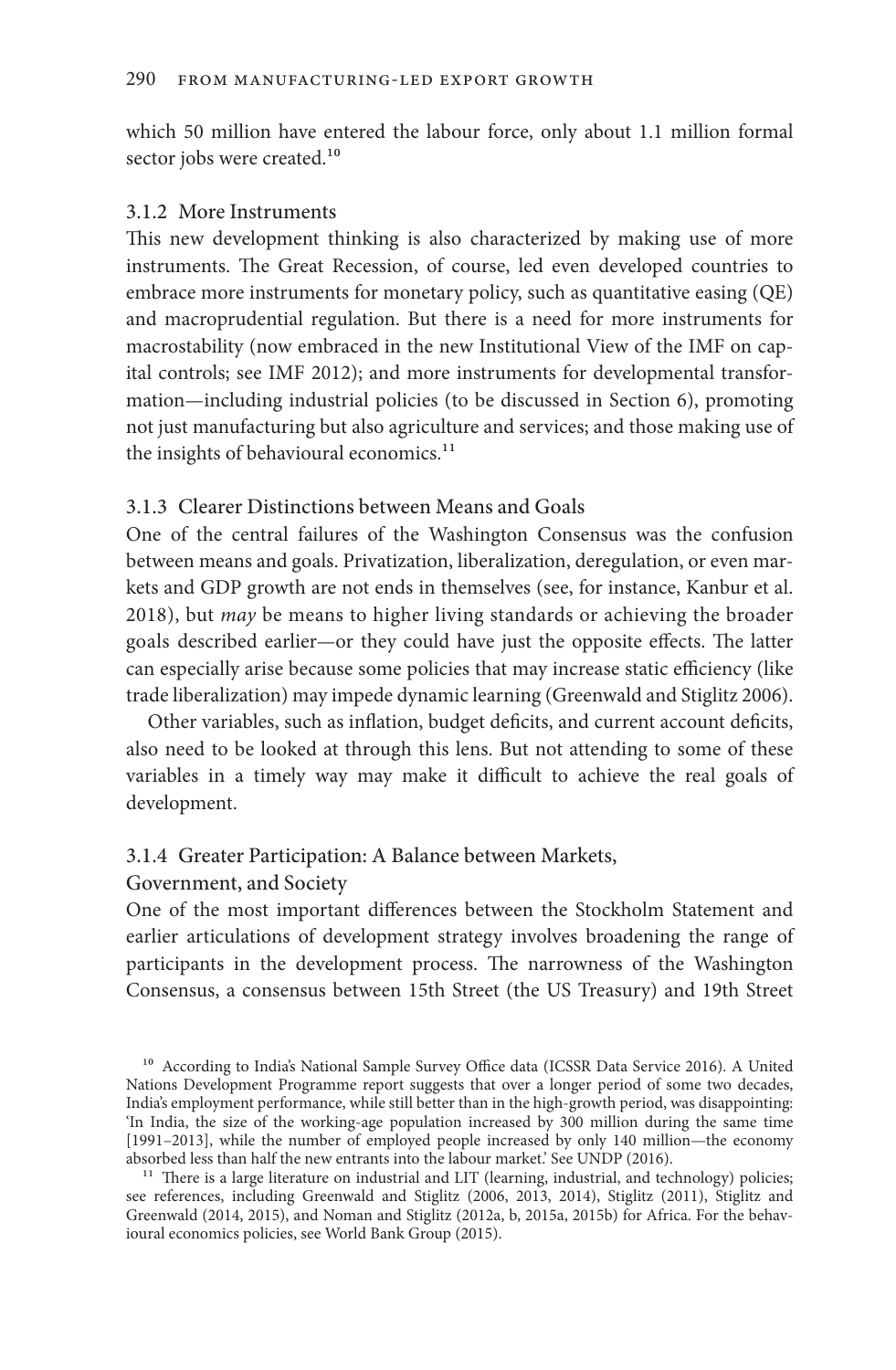(the IMF), shaped its perspectives: its focus on markets was too narrow; development entails not just markets, but government and civil society; and it is essential to understand the roles each needs to play, how each can play these roles more effectively, and how best to facilitate the appropriate interactions. For instance, all successful development has entailed government playing an important role—*the development state*. It has a multiplicity of jobs to do: providing enabling conditions for markets to work, including good physical and institutional infrastructure and an educated labour force; regulating markets—preventing negative externalities, including exploitation and excessive volatility; promoting development more directly, including through the industrial policies to which we referred earlier; understanding the 'big picture', including the problems posed by excessively rapid population growth; and co-ordinating more broadly developmental strategies among the many different participants in a country's development process.

One of the consequences of the Washington Consensus' single-minded focus on markets, with policies that restricted what the government could and should do, was that it undermined the institutional development of the state, impeding its ability to be as effective an instrument for development as it could be (Khan 2012). Even when it was finally recognized that there had to be a role for the state, it was a very circumscribed role. The state was described as *enabling the private sector*, with the real responsibility for development conferred on the private sector.<sup>12</sup> But for reasons I explained in my 2015 WIDER Lecture, there are many arenas, even in developed countries, in which the private sector is likely to fail to meet societal needs, and this is even more so in developing countries.

As we come to understand the importance of market failures and the need for collective action, especially in the societal transformations that are central to development, government is pivotal, so development efforts have to focus on increasing the efficiency and efficacy of government, and that includes, importantly, how to improve governance (Khan 2012; Noman et al. 2012; Stiglitz 2016b). Here, the systems of checks and balances to which we referred earlier are critical, and in this, media and civil society play a pivotal role.<sup>13</sup>

Critics of government action cite the numerous instances of government failure, where government fails to accomplish what is intended, or, perversely, serves the interests of the elites. Of course, 'to err is human', and all human institutions are fallible. Over the years, we have learned how to reduce the risks of failure and increase the chances of success; there have been important institutional innovations. These are part of the process of societal learning. Importantly, critics of government

<sup>&</sup>lt;sup>12</sup> For a discussion of this point in the context of Africa, see Noman and Stiglitz (2012b) and the other papers in Noman et al. (2012).

<sup>&</sup>lt;sup>13</sup> As I argue in Stiglitz (2019), there cannot be an effective *systemic* system of checks and balances in a world of excessive inequality: almost inevitably, those at the top will ensure that the political system serves their interests. Economic inequality gets translated into political inequality. See also Stiglitz (2012).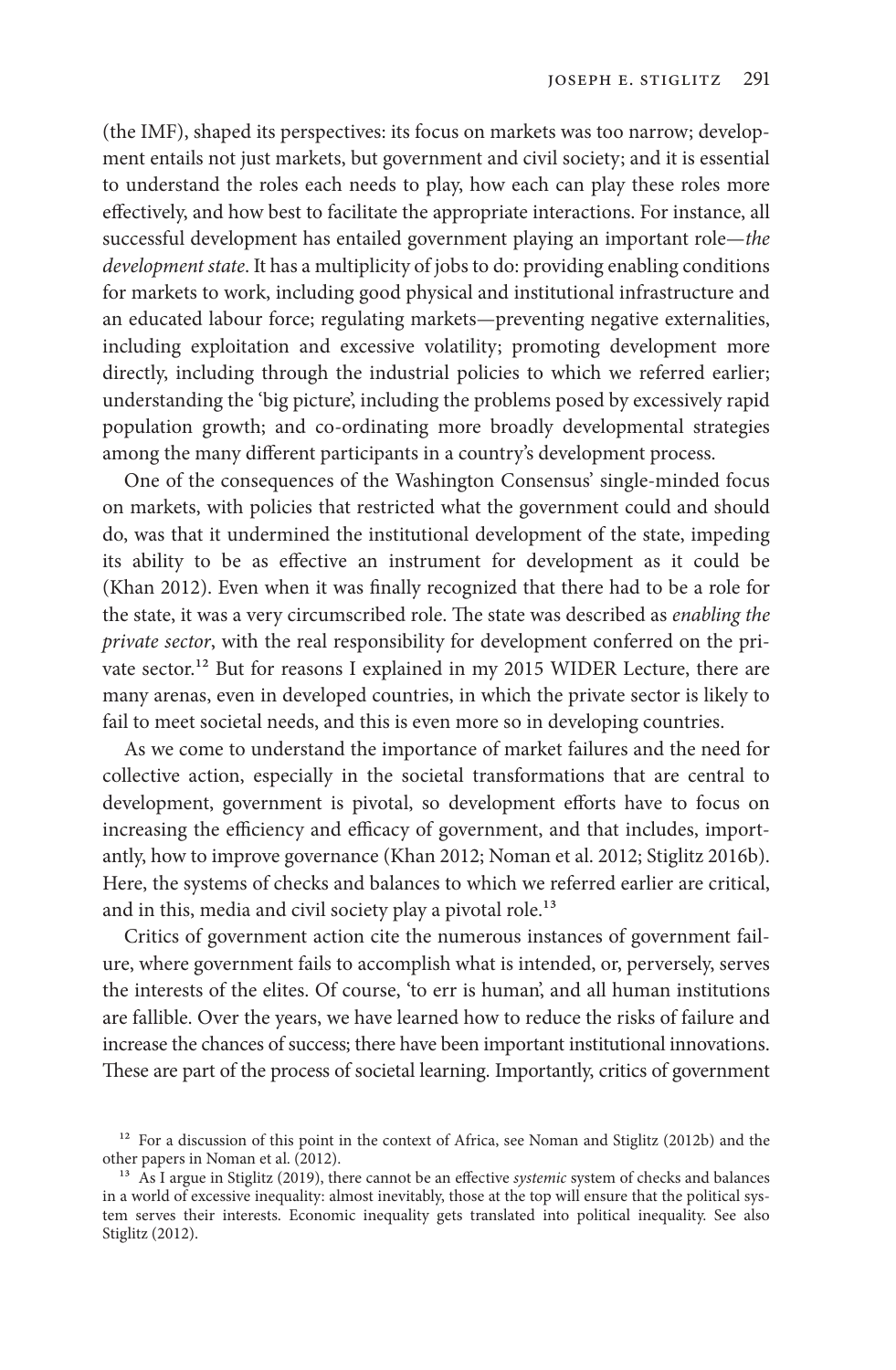action tend to overestimate the extent of government failure, suggesting that it is inevitable, and underestimate the extent of market failure. Successes in East Asia and elsewhere show that government failure can be overcome—governments can play and have played a pivotal role in developmental transformation. By contrast, there are few if any instances of successful development where government did not play an important role.

# **4 Deconstructing the Success of the Manufacturing Export-Led Model**

In this section we ask what made the manufacturing export-led growth model so successful, as a prelude to asking: if that model is dead, is there some other way of getting the benefits that it provided?14

Exports (more broadly, an open economy) allowed developing countries to avoid several of the complexities that were at the centre of earlier developmental debates. On the supply side, the problem of material balances (ensuring that internal demand for each good was equal to internal supply) did not have to be addressed—all one had to have was enough foreign exchange. When some input was needed, it could always be obtained in international markets.<sup>15</sup> Export-led growth generated the necessary foreign exchange. On the demand side, there was a problem of ensuring that there was adequate demand for the goods that no longer were produced. At the right exchange rate, there was unlimited demand for a country's exports, especially for small countries.

Exports also provided the basis for *learning*, so necessary for the developmental transformation discussed earlier. As we also noted earlier, what separates developed and less developed countries is a gap in knowledge, and export-led growth facilitated the transfer of that knowledge. Those engaging in trade had to interact with others, and those seeking to compete in export markets had to learn about manufacturing technology and international standards. Manufacturing is particularly well suited for learning, because it occurs in large and long-lived institutions (in contrast to, say, agriculture, where, especially in developing countries, the unit of production is a small farm). There are large economies of scale in

<sup>&</sup>lt;sup>14</sup> For discussions of the East Asian manufacturing export-led growth model, see Amsden (1989), Birdsall et al. (1993), Stiglitz (1996), and Wade (1990) and the references cited there.

<sup>&</sup>lt;sup>15</sup> Except for China and perhaps India, even developing countries that have large populations have a relatively small GDP. Standard trade models that assume perfect competition assume that at the right exchange rate, there is an infinite demand. Demand curves are horizontal. In practice, demand curves are downward-sloping (partly because of imperfections of competition, partly because there are large transport costs, partly because of imperfections in information).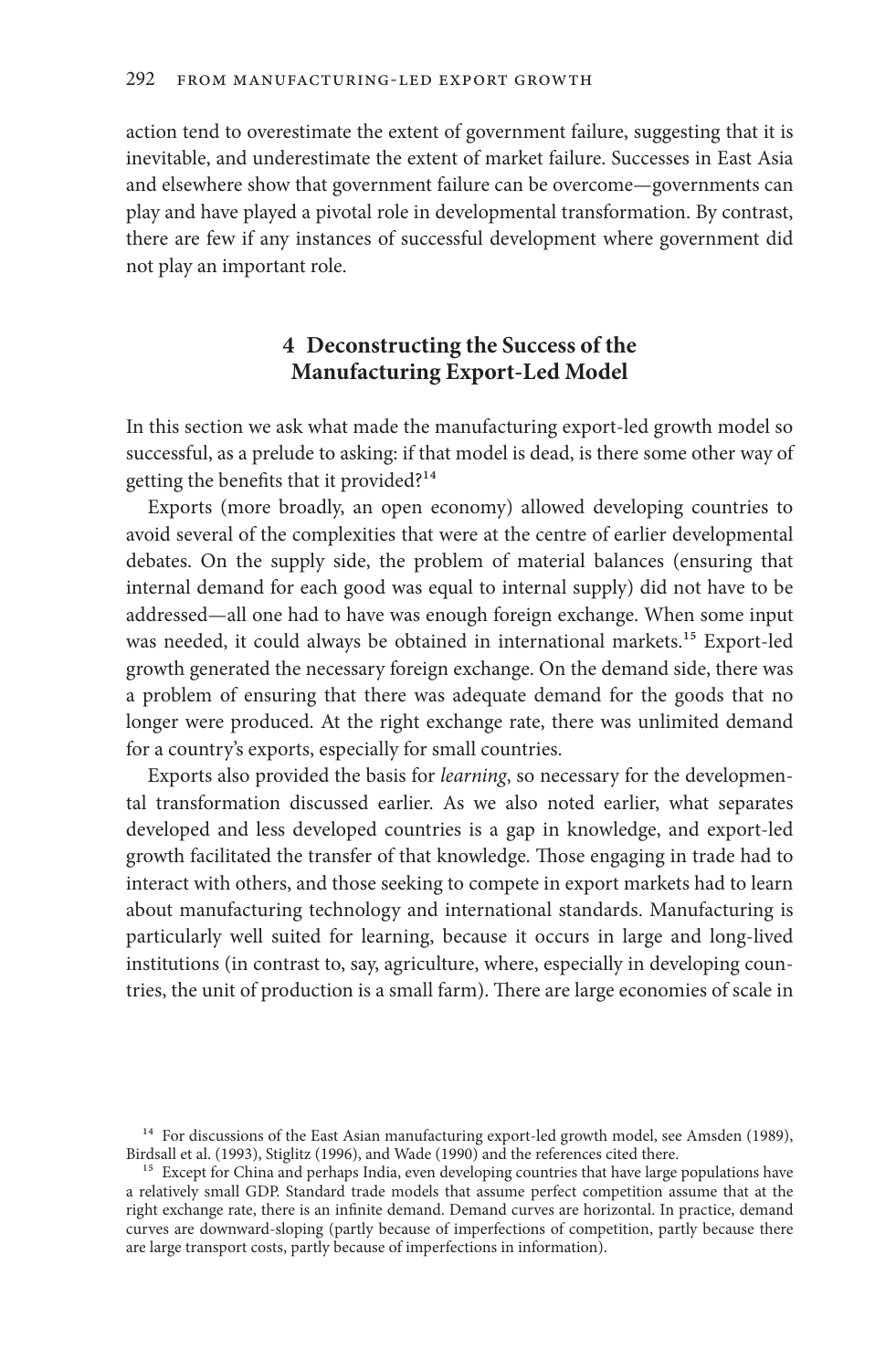the production and absorption of knowledge, and greater incentives for large institutions to engage in learning.16

Most important in the process of learning is *learning by doing*.17 One can best (and sometimes only) learn how to increase productivity in manufacturing by manufacturing. Most relevant for development is that there are important spillovers of the learning and development in manufacturing to other industries. These spillovers include not just the direct technological spillovers (which may occur when processes in other sectors have some overlap with those in manufacturing), but also institutional spillovers (e.g. from the development of educational and financial institutions). The production of better-educated individuals and more of them, a requisite for success in manufacturing, is of benefit elsewhere in the economy. So, too, financial institutions, which may have originated to finance commerce or manufacturing, can expand their reach into other sectors of the economy. Of course, some transfer of technology could be accomplished in numerous other ways (buying technology or foreign direct investment), but these mechanisms are likely to have fewer deep learning benefits and spillovers.

Because of the importance and pervasiveness of learning and other spillovers from manufacturing exports, 'leaving it to the market' does not lead to the maximization of welfare or growth. Some form of government intervention is necessary to achieve desirable outcomes, including the industrial policies that we discuss at greater length in what follows.

Exports also provided the basis for *tax revenues*. Finance is needed for government expenditures—for the publicly provided goods that are essential for development, including infrastructure, education, and the acquisition, adaptation, and dissemination of technology. It is hard to tax the informal sector, including small farmers. That is why, traditionally, tax authorities relied heavily on taxes imposed on trade: it was easier to monitor the flow of goods that went through the limited number of ports.

Finally, the manufacturing exports generated *employment* in the urban sector, which was key in supporting structural transformation and widely shared growth. They generated jobs for new entrants into the labour force and those leaving agriculture, and the (relatively) high and increasing wages in manufacturing (resulting from ever-rising levels of productivity as an effect of learning and education) led to increasing demand for non-traded goods and higher standards of living.

Not only did manufacturing exports generate this panoply of benefits, but there were also numerous ways in which East Asian countries could promote manufacturing exports. They provided limited direct support (e.g. through

<sup>&</sup>lt;sup>16</sup> See Stiglitz and Greenwald (2014). The next paragraph highlights that because of the importance of learning by doing, openness, when not well managed, may have adverse effects on learning and productivity increases. For an empirical discussion, see Navaretti and Tarr (2000).

<sup>&</sup>lt;sup>17</sup> See Arrow (1962). Moreover, one not only learns how to do things by doing them, one learns how to learn by learning: see Stiglitz (1987). Stiglitz (2011) shows how one can use tax and subsidy policies to promote learning and development.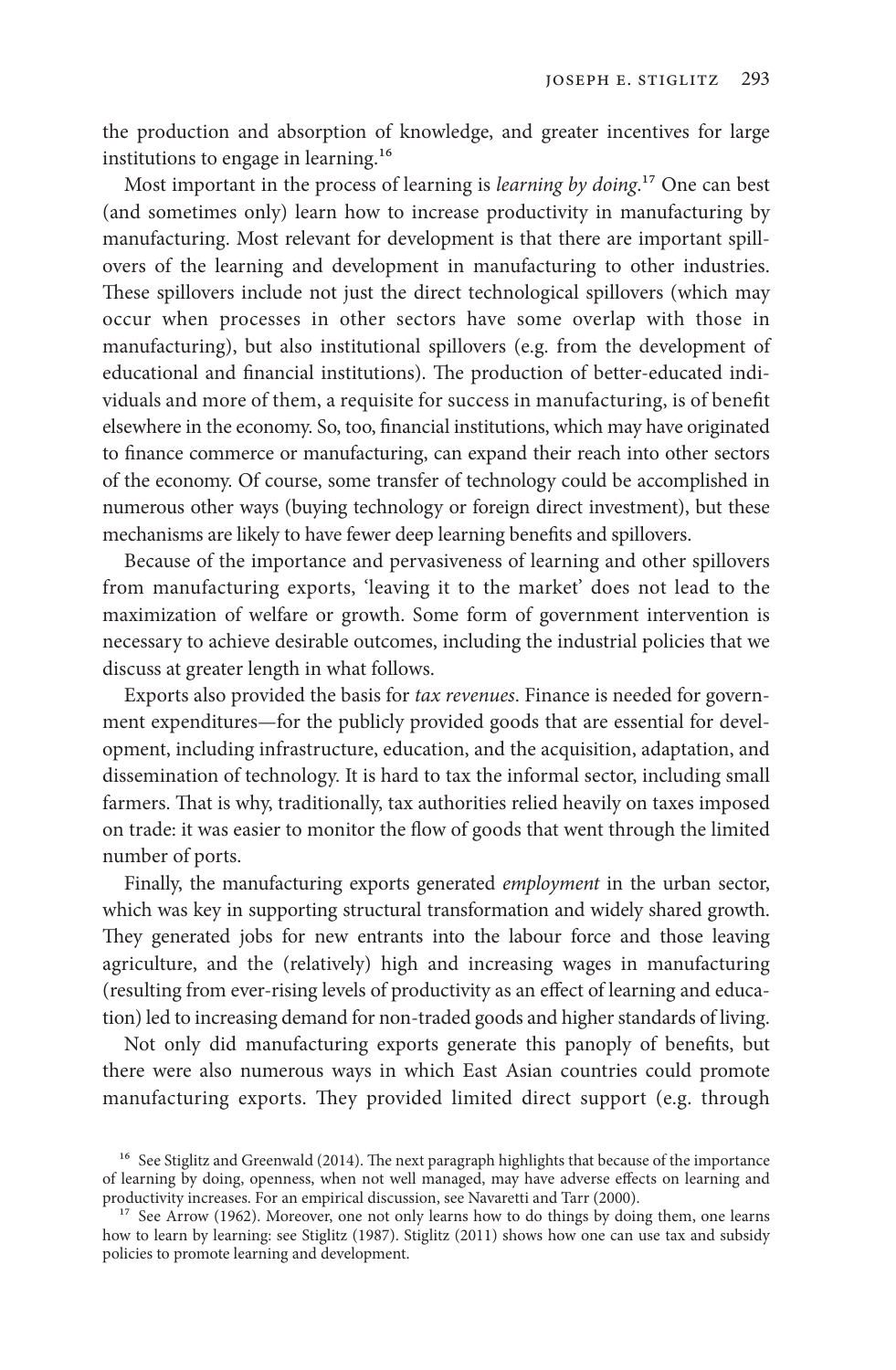subsidies) but did provide access to credit at near-commercial rates to firms that were successful in exporting. This provided incentives for entrepreneurs to increase exports. And they had other instruments of industrial policy, including restrictions or taxes on competing imports and subsidies or credits for exports. Perhaps most important, though, was their provision of an enabling environment, including good infrastructure and an educated labour force.

## **5 A Multi-Pronged Strategy**

With the limited prospects for manufacturing exports for those countries that did not take advantage of manufacturing export-led growth when it was available as the prime strategy for development, similar outcomes will require a multifaceted growth strategy, with different facets reflecting different aspects of what contributed to the success of manufacturing export-led growth. The region for which this is most true is, of course, SSA. For Africa, the last twenty-five years of the twentieth century was a lost quarter-century. Per capita income in 2000 was barely at the level of the mid-1970s. Economic decline was particularly sharp during the period 1980–95, years in which East Asia was growing rapidly under the influence of manufacturing export-led growth. Africa's decline was partially a result of a plethora of conditionalities imposed on SSA in the years after independence. At independence, of course, the colonial powers had failed to leave a legacy of either physical or human capital that would have enabled SSA to have prospered. In the currency, debt, financial, and economic crises that followed, these countries felt they had no choice but to turn to the Bretton Woods institutions for help, and in return for that help these institutions extracted a high price.

While the weakness in the agricultural sector was due largely to neglect, the fate of the industrial sector was the result of policies that were imposed on much of SSA. The share of manufacturing in GDP was once so highly correlated with per capita income that, until some fifteen or so years ago, the IMF used the term 'industrial countries' to refer to high-income countries. Reflecting the diminished importance of manufacturing, the relationship became an inverted U-shaped one some two decades or so ago, and more recently the height of the inverted U has been declining (i.e. the peak level of income at which manufacturing's share begins to shrink has been falling) (see Figure 12.1).

But under the IMF/Washington Consensus programmes, SSA began its deindustrialization in the 1980s much too prematurely and rapidly. Manufacturing as a share of value added to GDP decreased from 14.7 per cent in 1975 to 10.1 per cent in 2010 (see Table 12.2 for data from the Africa Sector Database by de Vries et al. (2015); Figure 12.2 has the corresponding numbers from the World Bank, starting from 1981).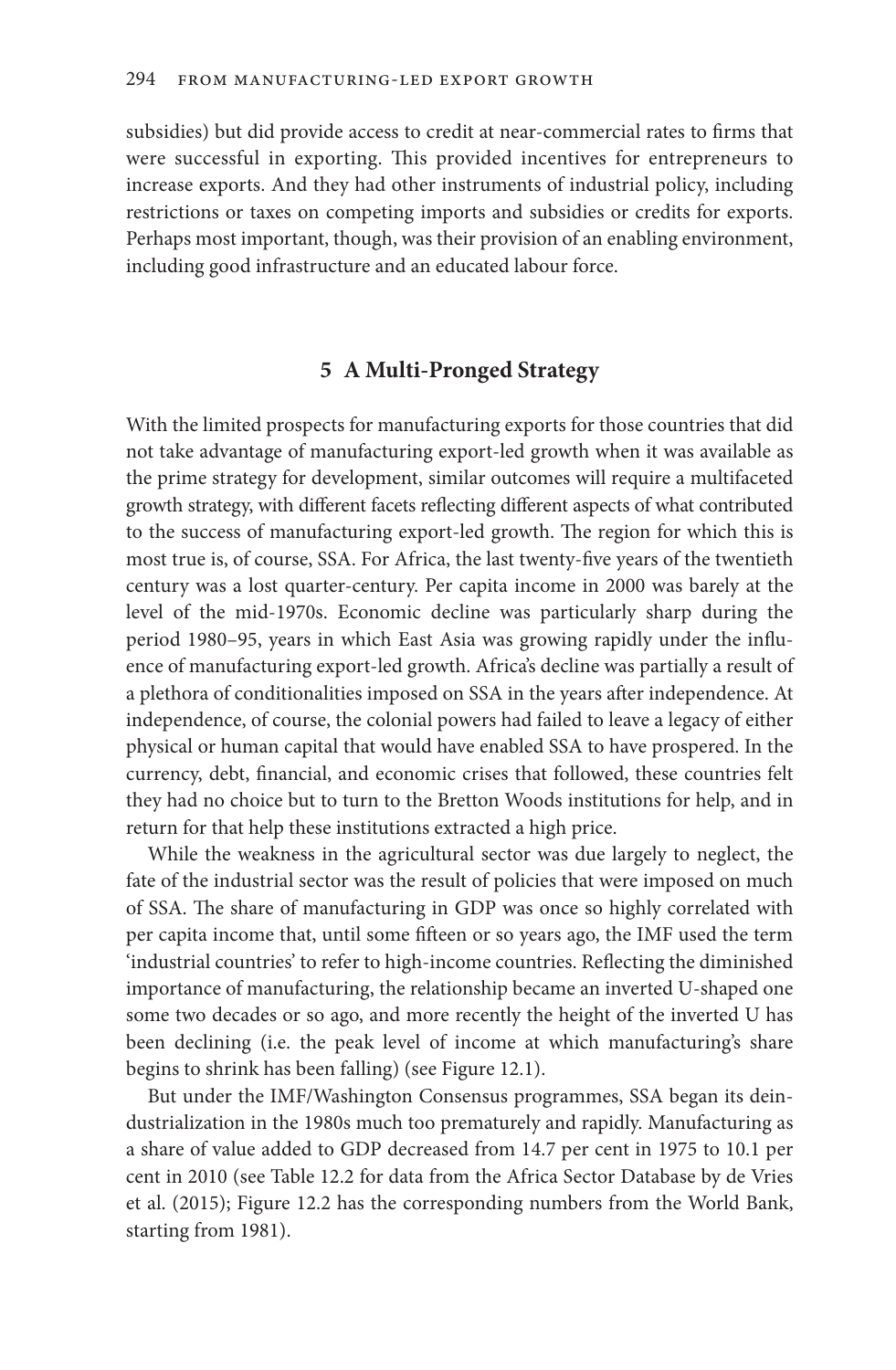

**Figure 12.1** Simulated manufacturing output shares *Source*: Rodrik (2015), reproduced with permission.

This history has one important implication for SSA relevant to the multipronged strategy that we are about to describe: this 'underindustrialization' of SSA has rightly been interpreted to mean there is more scope for 'catch-up' industrialization, notwithstanding the headwinds posed by global technological trends. There is indeed more scope for catch-up, and especially so for the kind of high-transport-cost goods that are particularly targeted at consumers and producers in the continent. Still, industrialization will, as we have already emphasized, not be able to play the role it did for East Asia.

We now turn to a more detailed look at each of the prongs of our multi-pronged strategy.

## 5.1 Manufacturing

*Manufacturing*, as we have noted, will continue to play a role, but it will be more limited and will need to be more directed, where possible taking advantage of natural advantage (such as mineral resources). (As we have also already noted, though, because of robotization and artificial intelligence, developing countries' advantage in manufacturing, arising out of cheap labour, will diminish, and even if there is some success in expanding manufacturing, in most countries this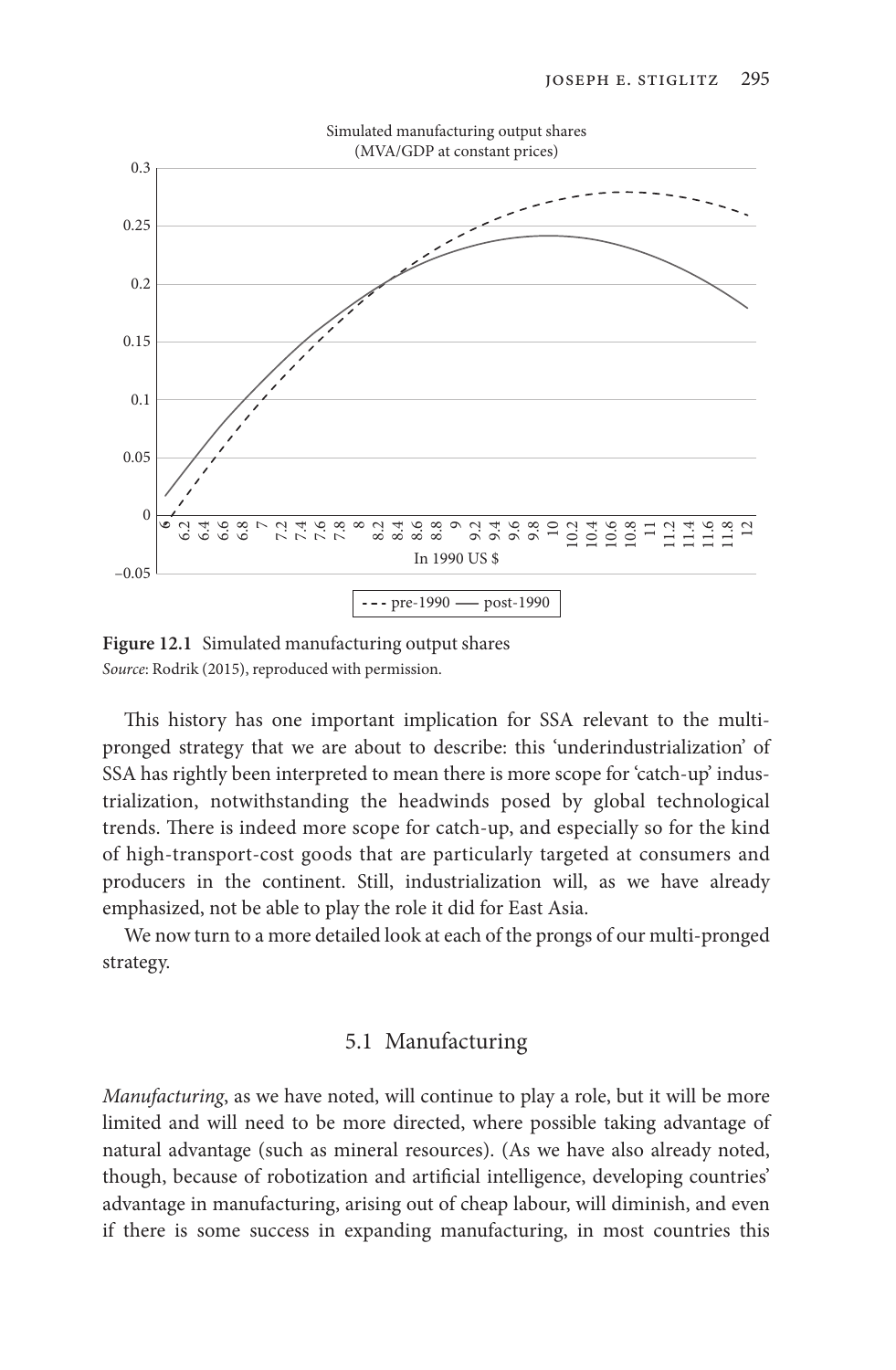| Value added by sector (% of GDP) |      |      |      |      |  |  |
|----------------------------------|------|------|------|------|--|--|
|                                  | 1960 | 1975 | 1990 | 2010 |  |  |
| Agriculture                      | 37.6 | 29.2 | 24.9 | 22.4 |  |  |
| Industry                         | 24.3 | 30.0 | 32.6 | 27.8 |  |  |
| Manufacturing                    | 9.2  | 14.7 | 14.0 | 10.1 |  |  |
| Services                         | 38.1 | 40.7 | 42.6 | 49.8 |  |  |
| Share of employment (%)          |      |      |      |      |  |  |
|                                  | 1960 | 1975 | 1990 | 2010 |  |  |
| Agriculture                      | 72.7 | 66.0 | 61.6 | 49.8 |  |  |
| Industry                         | 4.6  | 5.3  | 5.4  | 5.1  |  |  |
| Manufacturing                    | 4.7  | 7.8  | 8.9  | 8.3  |  |  |
| Services                         | 18.0 | 20.9 | 24.1 | 36.8 |  |  |

**Table 12.2** Deindustrialization in sub-Saharan Africa

*Source*: Author's construction based on de Vries et al. (2015).



**Figure 12.2** Manufacturing value added (% of GDP) in sub-Saharan Africa *Source*: Author's construction based on World Bank Group (2020).

expansion will not suffice to create enough jobs for those seeking employment in the modern economy.18)

Moreover, from now on manufacturing's ability to generate tax revenues (one of its strengths) may be hampered, as competition for low-skilled manufacturing among developing countries may result in a race to the bottom. This race would result in developing countries reaping, at most, limited benefits. The implication is that developing countries need to be careful in giving tax breaks and, more

<sup>&</sup>lt;sup>18</sup> There is another reason why manufacturing may play a less important role in Africa's development than it did in East Asia's. The construction of global value chains has, some would argue, enabled more of the value of the economic activity occurring within a country to be extracted by the multinationals, and has structured production in ways in which there is less learning and less linkage to the rest of the economy: see Andreoni (2019).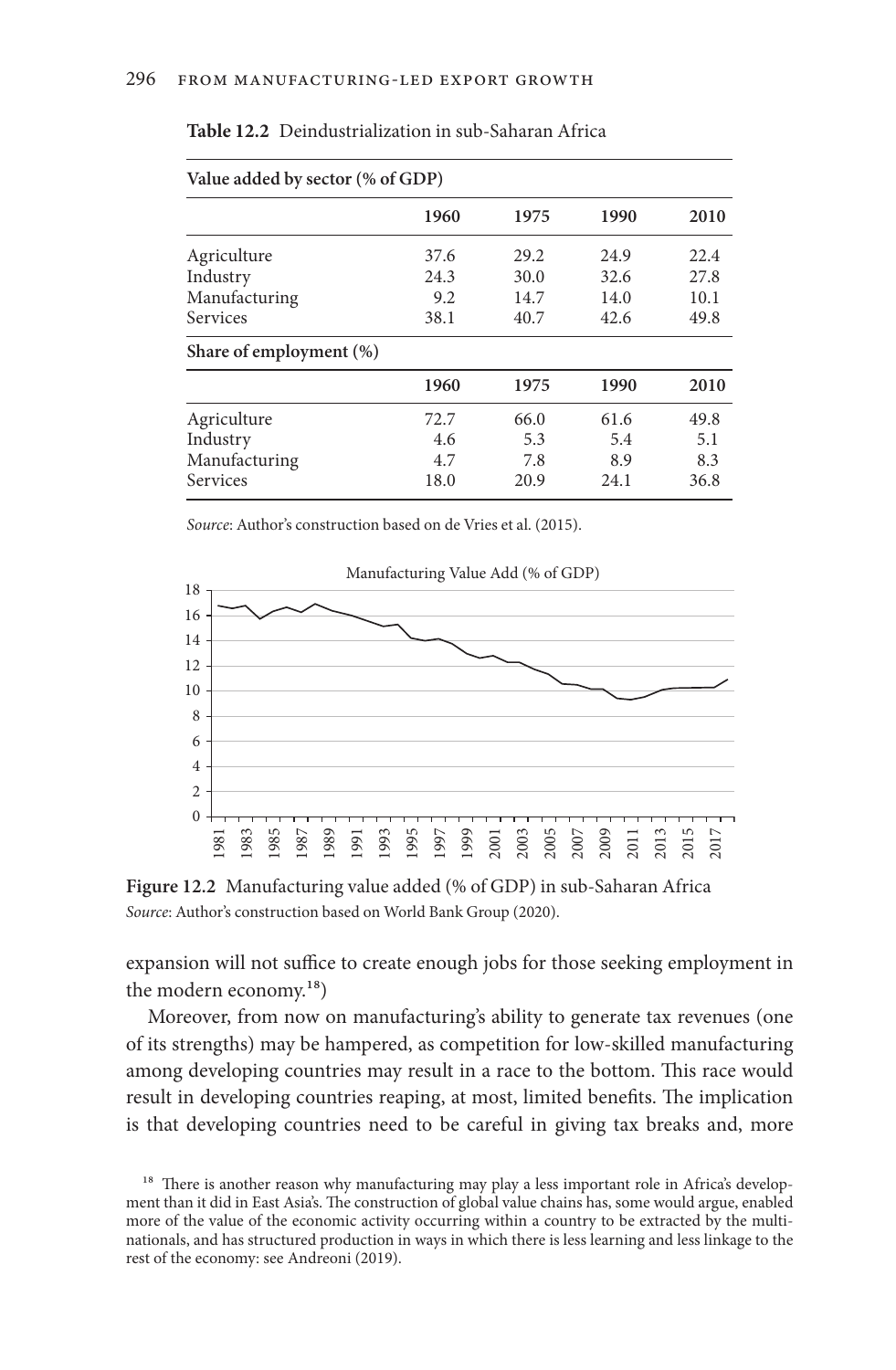importantly, to work together co-operatively to reach agreements that restrict the scope for this race to the bottom.<sup>19</sup> Instead of this race-to-the-bottom tax competition, it would be far better to have a race-to-the-top competition to provide good physical and 'institutional' infrastructure, which enhances the productivity of the economy and returns capital.

This will be especially important because of restrictions imposed by international (World Trade Organization) trade agreements. A striking feature of these agreements is that they allow agriculture subsidies (harming the developing countries, which depend heavily on agriculture), while prohibiting manufacturing subsidies. And even the structure of tariffs has traditionally been designed to inhibit developing countries from moving up the value-added chain into manufacturing (Stiglitz and Charlton 2005). Of course, in the earlier stages of advanced countries' development, they engaged in both manufacturing subsidies and protection; but now that they have succeeded, they want to 'pull up the ladder' (Chang 2002). Thus, the instruments that are at the disposal of developing countries today are more limited—and they will have to make all the use of these limited instruments that they can. Industrial policies should be at the centre of these efforts. Section 6 will discuss these policies in greater detail.

# 5.2 Agriculture

*Agriculture* will continue to provide the most important basis of employment for most developing countries, but should be restructured in ways that are more *dynamic*, with more learning and learning to learn—a kind of transformation *in situ*.

The neglect of agriculture, with its resulting lag in productivity (Block, 2016), means that, as in manufacturing, there is scope for catch-up and modernizing. (There is, in fact, a long history of development efforts being structured to the disadvantage of those in the rural sector. See Sah and Stiglitz, 1992.) Productivity is markedly lower than in East Asia, and an increase in agricultural productivity comparable to East Asia would have an enormous impact on incomes. Thus, the African Center for Economic Transformation, in its second major report released in October 2017, argued:

Agriculture presents the easiest path to industrialization and economic transformation. Increasing productivity and output in a modern agricultural sector would, beyond improving food security and the balance of payments (through reduced food imports and increased exports), sustain agro-processing, the manufacturing of agricultural inputs, and a host of services upstream and downstream from farms, creating employment and boosting incomes across the economy. (ACET 2017)

<sup>&</sup>lt;sup>19</sup> The Independent Commission on Reform of International Taxation (ICRIT) has emphasized the adverse effects of this race to the bottom and has been urging an international agreement against tax competition: see ICRIT (2018).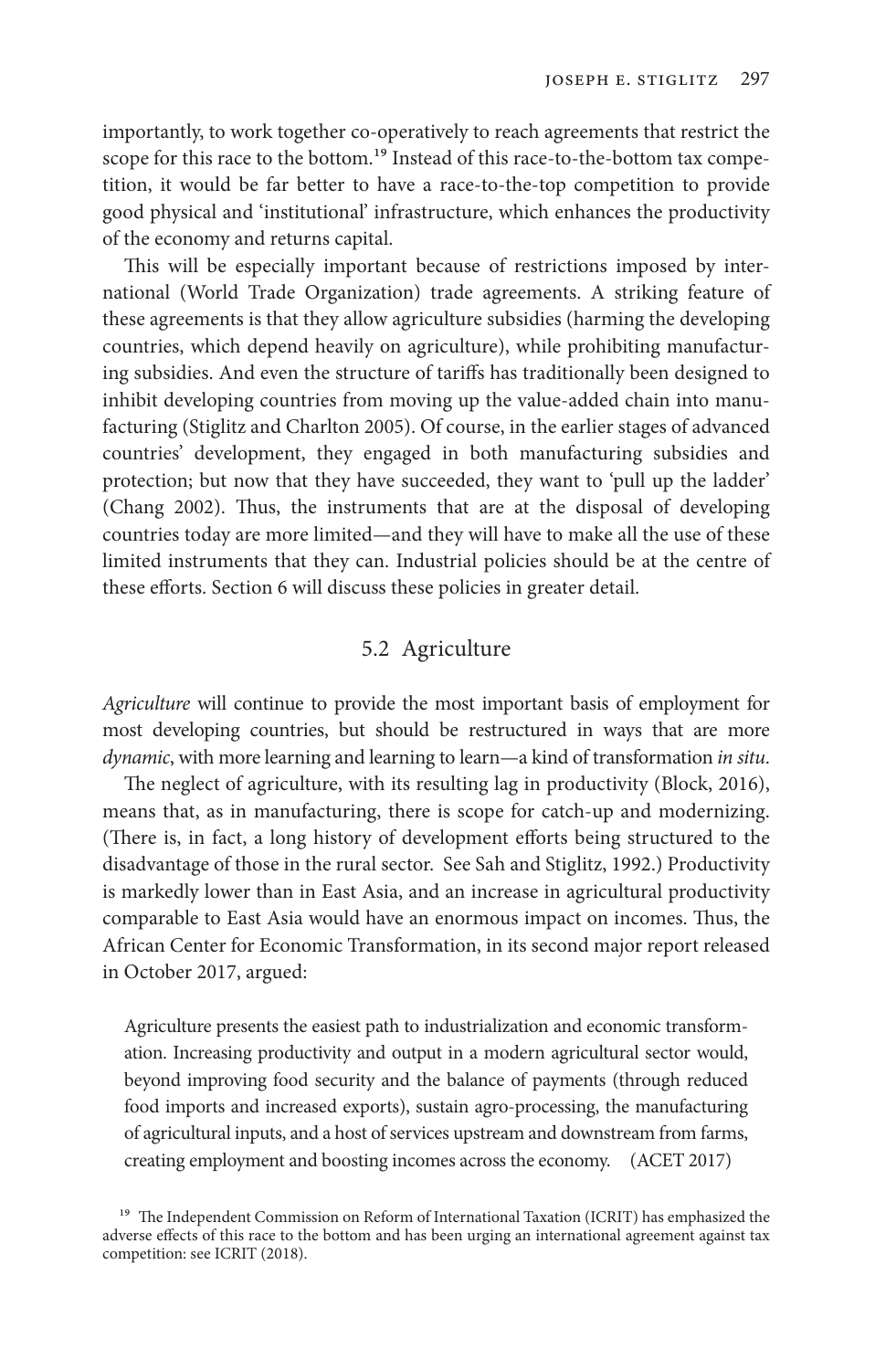Agriculture can have further benefits: for the many developing countries that import large amounts of foodstuffs, it can reduce the need for foreign exchange leaving foreign exchange to be used for areas where it cannot be replaced. In some cases, there are opportunities for increasing exports of agricultural goods; the transformation should entail identifying high-value-added crops for which there is a demand elsewhere. Moreover, modern agriculture can be very 'advanced', serving as a basis of learning, with some of the skills having applicability to other areas.20 Indeed, there are ample opportunities for non-labour-saving innovations—better crop mix, better fertilizers, better seeds, better planting patterns. The transformation of farming from traditional practices to modern farming can be an exemplar of general societal transformation entailing modernization.

Moreover, successful agricultural transformation will reduce the pressure arising from urban migration and the dilemmas it poses—for instance, whether to use scarce resources to build urban infrastructure, including housing. With limitations on the ability to create urban manufacturing jobs, excessive migration can be very destabilizing, giving rise to a large coterie of unemployed. And finally, the increase in productivity in agriculture will result in higher incomes, giving rise to multiplier effects and supporting an expanding non-traded service sector.

In short, the neglect of agriculture in development over the past four decades should always have been seen as a mistake. But the cost of this neglect will increase as developing countries struggle to find an alternative to manufacturing export-led growth.

#### 5.2.1 Mechanisms for Promoting Agriculture

With small-scale production, private investments cannot provide needed advances in technology. Government will have to provide the necessary research, and transmit that research to farmers through extension services. Since agricultural conditions can vary greatly from one locale to another, the relevant applied research has to be done at the local level (as it was in the US, through the landgrant colleges and universities).

Education systems need to be changed. Today, to too great an extent, education is directed at enhancing the skills and knowledge required for urban jobs, reinforcing the expectation that success entails leaving the rural sector rather than becoming more productive within it. Success in modern agriculture, by contrast, requires a better-educated labour force, and more educational resources should be directed at enhancing the productivity of the large fractions of the population that will remain within the rural sector.

One way in which the landscape has changed since the Second World War is in the growth of intellectual property rights, with large multinational giants selling

<sup>&</sup>lt;sup>20</sup> Indeed, some aspects of modern agriculture (e.g. the growing of flowers) are, in many respects, industrial in nature: see Cramer (2019).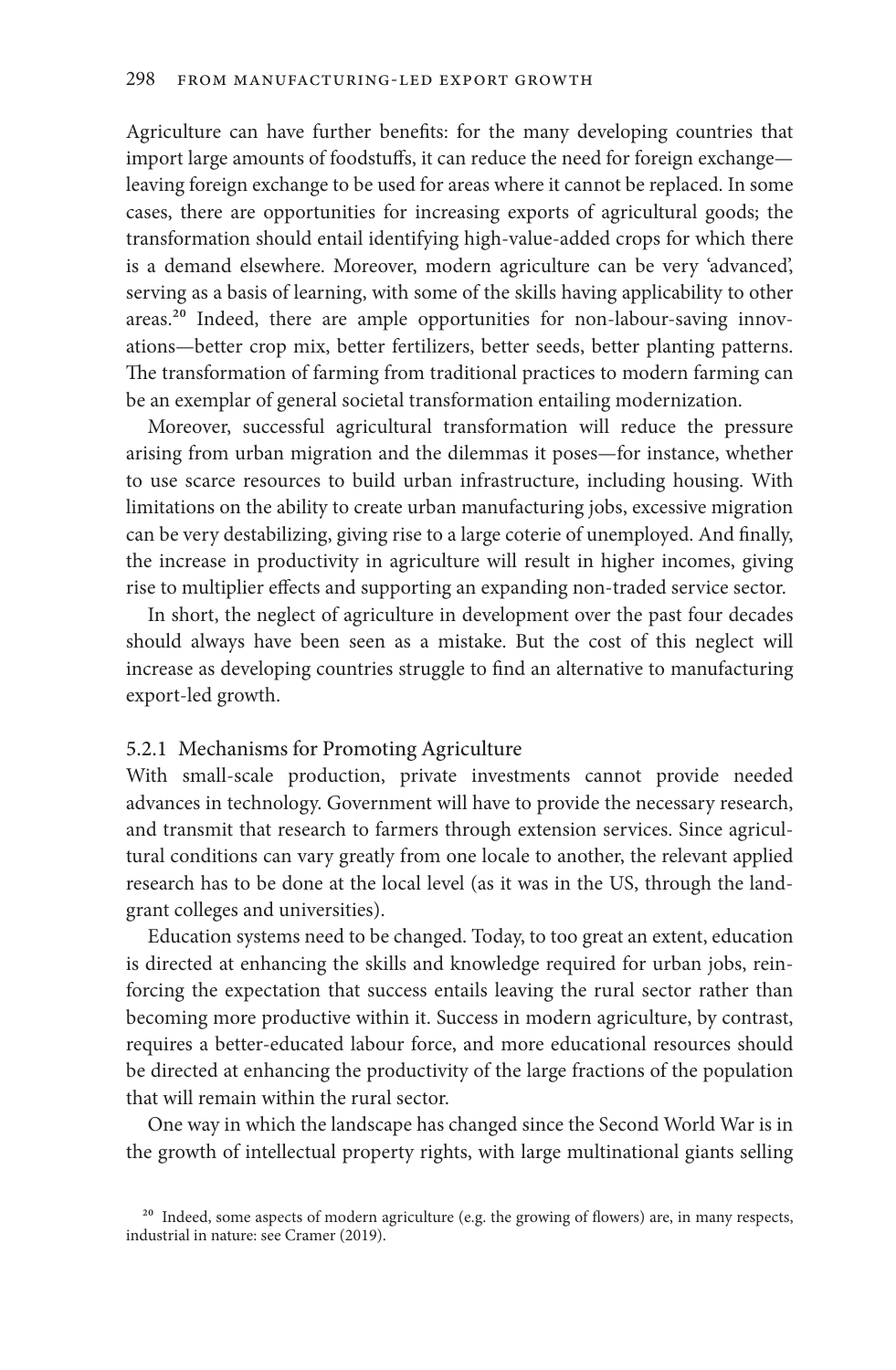seeds (often genetically modified), herbicides, pesticides, and fertilizers, with often very adverse economic and social consequences. Developing countries need to be sure they adopt the right intellectual property regime—not the one foisted on them by the multinationals and Western governments (Cimoli et al. 2014a, b; Jayadev and Stiglitz 2010; Maskus and Merrill 2013).

There are also significant problems of information asymmetries in providing key inputs like seed and fertilizer to farmers. It is hard, if not impossible, to ascertain the quality at the point of purchase. In developing countries, reputation mechanisms often work imperfectly, and to the extent that they do work they can result in high degrees of imperfections of competition. When regulations fail it may be desirable to, at a minimum, have the government certify the quality of the inputs, and perhaps market them directly, because incentives and opportunities for scamming often seem just too irresistible to the private sector. $21$ 

Another crucial input is credit, and this is another arena in which the private sector has excelled in exploitation. Non-profit micro-credit schemes have met with enormous success in Bangladesh, but when the 'model' was taken up by for-profit lenders there was a massive failure (Haldar and Stiglitz 2013, 2016). Government should encourage these not-for-profits and co-operative lending programmes and encourage the private sector to lend (at strictly controlled rates) to agriculture, for example by requiring that a minimal fraction of loans goes to small farmers (analogous to the Community Reinvestment Act requirements for lending to minorities in the US).

Finally, in many developing countries there are serious problems in marketing, with middlemen with market power taking a disproportionately large fraction of the value. At one time, the World Bank and IMF railed against government marketing boards, which proved often inefficient and sometimes corrupt. The assumption was that with government out of the way, a competitive market would flourish, and farmers would get full value for their crops. What happened instead was the growth of monopolistic middlemen (part of the original reason for the growth of government marketing boards). They might have been more efficient; they were certainly more efficient in exploiting farmers: in some cases, what the latter received went down (Wilcox 2006; Wilcox and Abbott 2004).

## 5.3 Mining and Other Natural Resources

*Mining and hydrocarbons* will continue to be important for foreign exchange for those countries that are lucky enough to have these resources. But the development of a country's resources should be, to the extent possible, more than just a source of foreign exchange; it should be a central part of the development strategy.

<sup>&</sup>lt;sup>21</sup> Reflecting a more general point noted by Akerlof and Shiller (2015).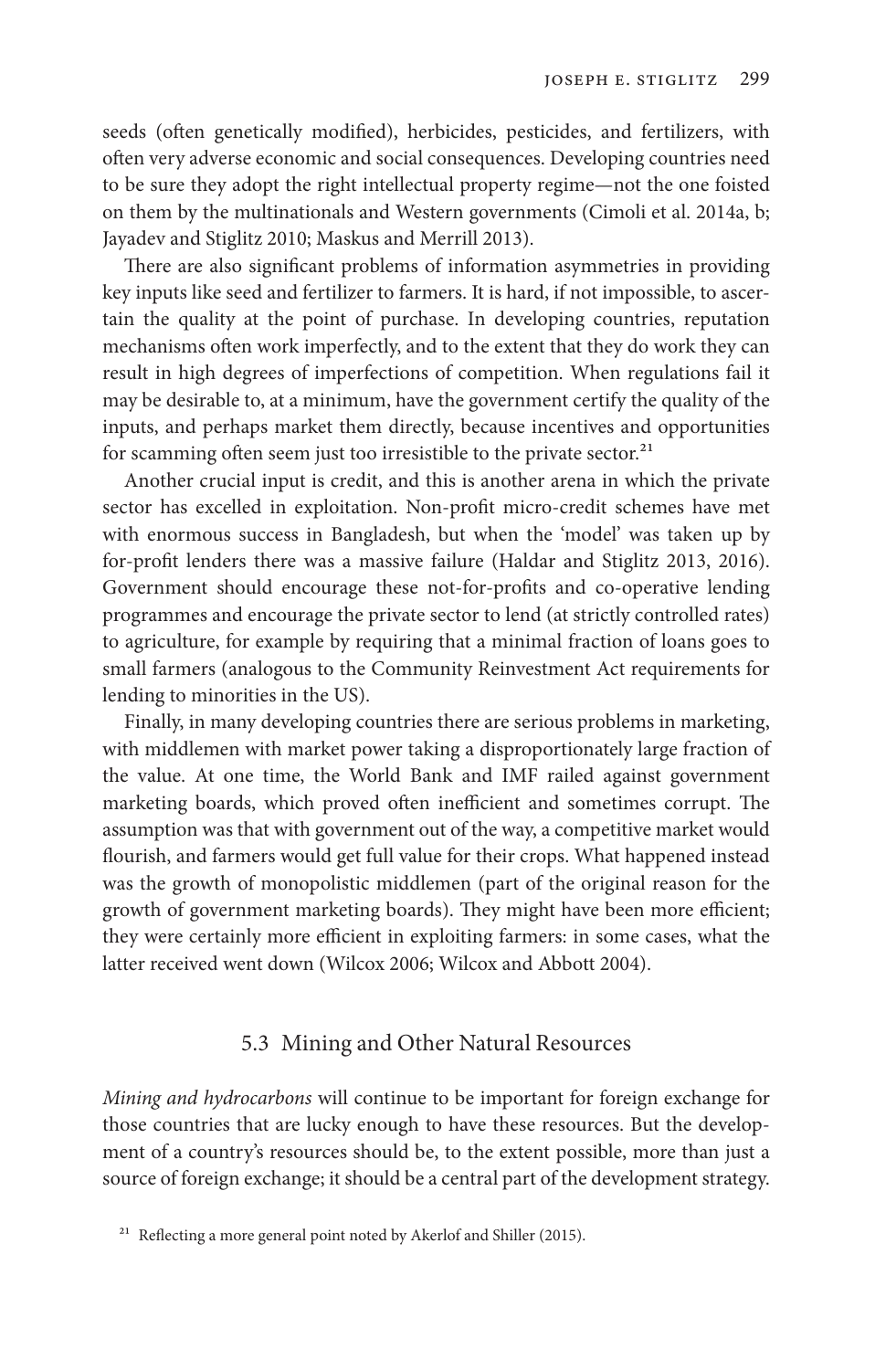The standard lessons of the resource curse<sup>22</sup> have not yet been learned by most countries. Countries that are rich in natural resources not only grow more slowly than one would have expected; they also have more inequality, partly as a result of the rampant rent-seeking that is so often associated with natural resources. Four central insights have emerged on how developing countries that have natural resources can best manage this prong of the multi-pronged development strategy.

- They need to maximize the revenues that they obtain from natural resources. When the resources are held by the government, this means having welldesigned auctions (of the right to develop the resource) and contracts. It may be necessary to auction off different parts of the production process rather than to have a bid for an overall 'manager' of the resource. Contracts need to exhibit 'time consistency'; in particular, when the quantities of the resource or the cost of extraction turn out particularly favourably, the contract has to be designed so that the oil or mining company does not walk off with an unwarranted bonanza. When the resources are held in private hands, there should be as close as possible to a 100 per cent tax on the 'pure rents' associated with the resource. The resource should be thought of as belonging to all the people—it was part of the geography. The principle that pure rents should be taxed at 100 per cent is well established (see, for instance, George 1871). When the government has sold or leased the resource at a below-market rate (sometimes as a result of corruption, sometimes out of pure incompetence), the terms need to be renegotiated. A country is always sovereign over the resources that lie within it. Botswana's remarkable development was only possible because at the time of independence it renegotiated its diamond leases (see Stiglitz 2002).
- Contracts need to be complemented by excess profit taxes. Contracts will never be perfectly designed, so the foreign oil or mining company may well get substantial excess profits. Countries need to be careful not to sign investment agreements that circumscribe their ability to change taxes and regulations. Those that have signed such agreements should exit or renegotiate (as South Africa is doing).
- Countries need to establish sovereign wealth funds—both to manage cyclical variability and to prevent exchange-rate appreciation. Too often, the high exchange rate associated with natural resources weakens the development of other sectors of the economy, including agriculture and manufacturing.

 $22$  The natural resource curse is the observation that countries with more resources, by and large, do more poorly and have greater inequality than those without. Ensuring that natural resources are a blessing rather than a curse requires more than just the economics measures described below. It also requires managing the politics to prevent the kind of rent-seeking that is endemic in natural-resource economies. For a broad discussion, see Stiglitz (2007) and the other chapters in Humphreys et al. (2007).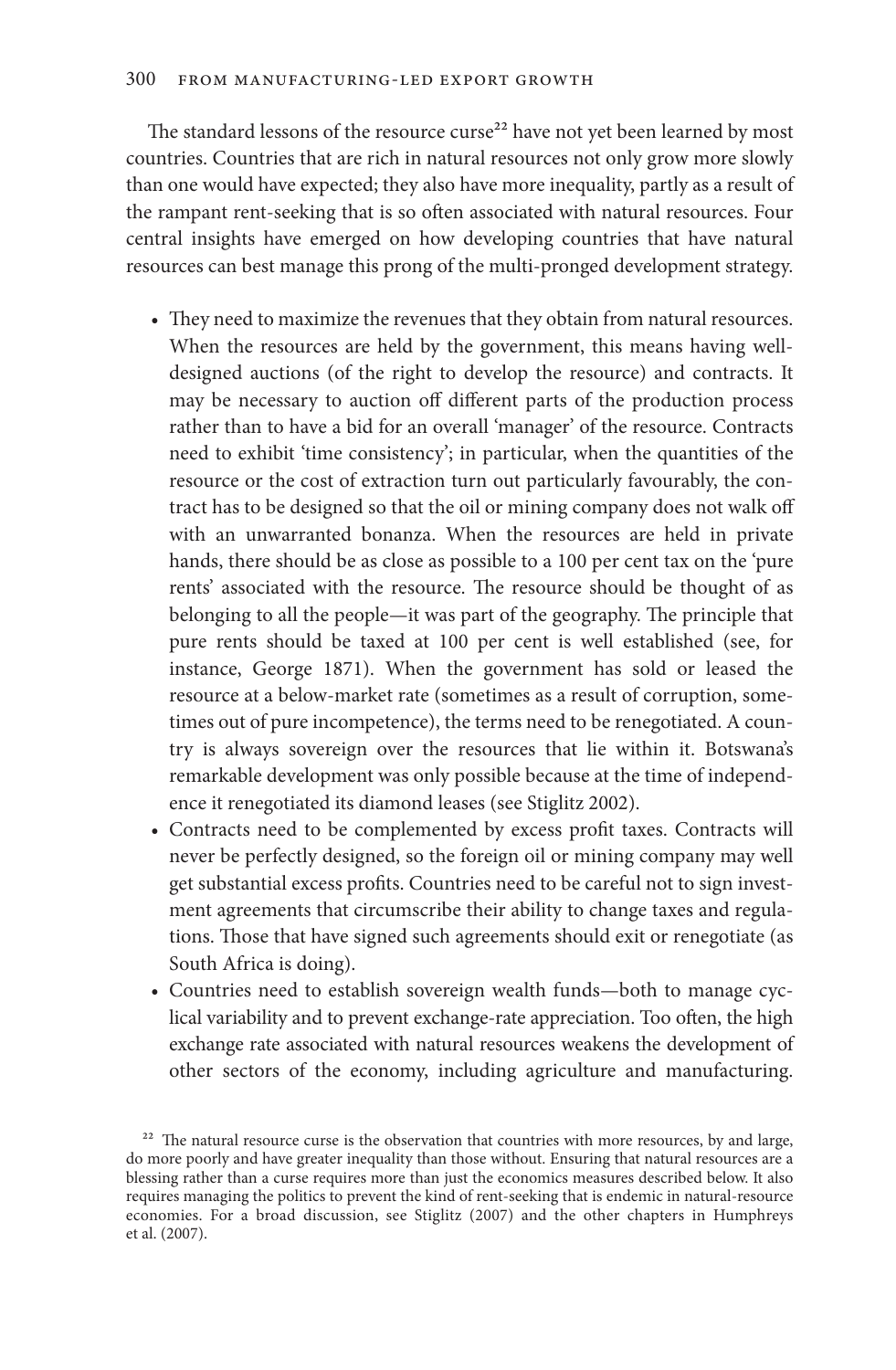These other sectors generate more jobs and more learning. A well-managed sovereign wealth fund can also be an important instrument for ensuring that the fruits of the country's resources (which are typically limited in amounts) are shared equitably across generations.

• Countries should look for linkages with other sectors, and industrial policies should include strategies that enhance those linkages (Jourdan 2013; Stiglitz and Greenwald 2014). Sometimes there has been a concern that fostering such linkages would entail less growth. But that is a short-run perspective. There can be long-run benefits in learning and developing a dynamic comparative advantage. There needs to be a careful appraisal of the trade-offs. Countries should also look for good partners, willing to participate in this kind of broader development strategy. While the technical knowledge associated with mining may have limited relevance to other sectors, the organizational knowledge of a foreign partner can be of broader relevance. Moreover, there can be a variety of linkages to other sectors that can be enhanced: the fact that in the past such linkages appear to have been weak may only reflect the lack of effort in developing them. It simply says that these linkages have not been developed under previous developmental strategies. At the very least, domestic firms can supply many of the required inputs, for example, construction of housing. Private mining or hydrocarbon firms, of course, may have little incentive to do so. Government intervention may be required, and the contracts with resource extraction companies have to be designed to better align private incentives with societal needs. Writing a formal contract embedding all of this may be nearly impossible, which is why, where government has the required competencies, state agencies may be preferable.

## 5.4 Services

Services will be the growth sector of the future, but there will be many ramifications of the move to the service sector that developing countries need to be aware of.

Production units will be smaller. For developing countries, this is a good thing: it is easier for entrepreneurs in nascent stages of development to manage smalland medium-sized enterprises. But productivity growth may be more limited. Traditionally, productivity growth in the service sector is lower than in manufacturing. While this may be partially a measurement problem, it is partially real and expected: with smaller production units, each has less incentive for investment in research and development (R&D), and the benefits of learning by doing are less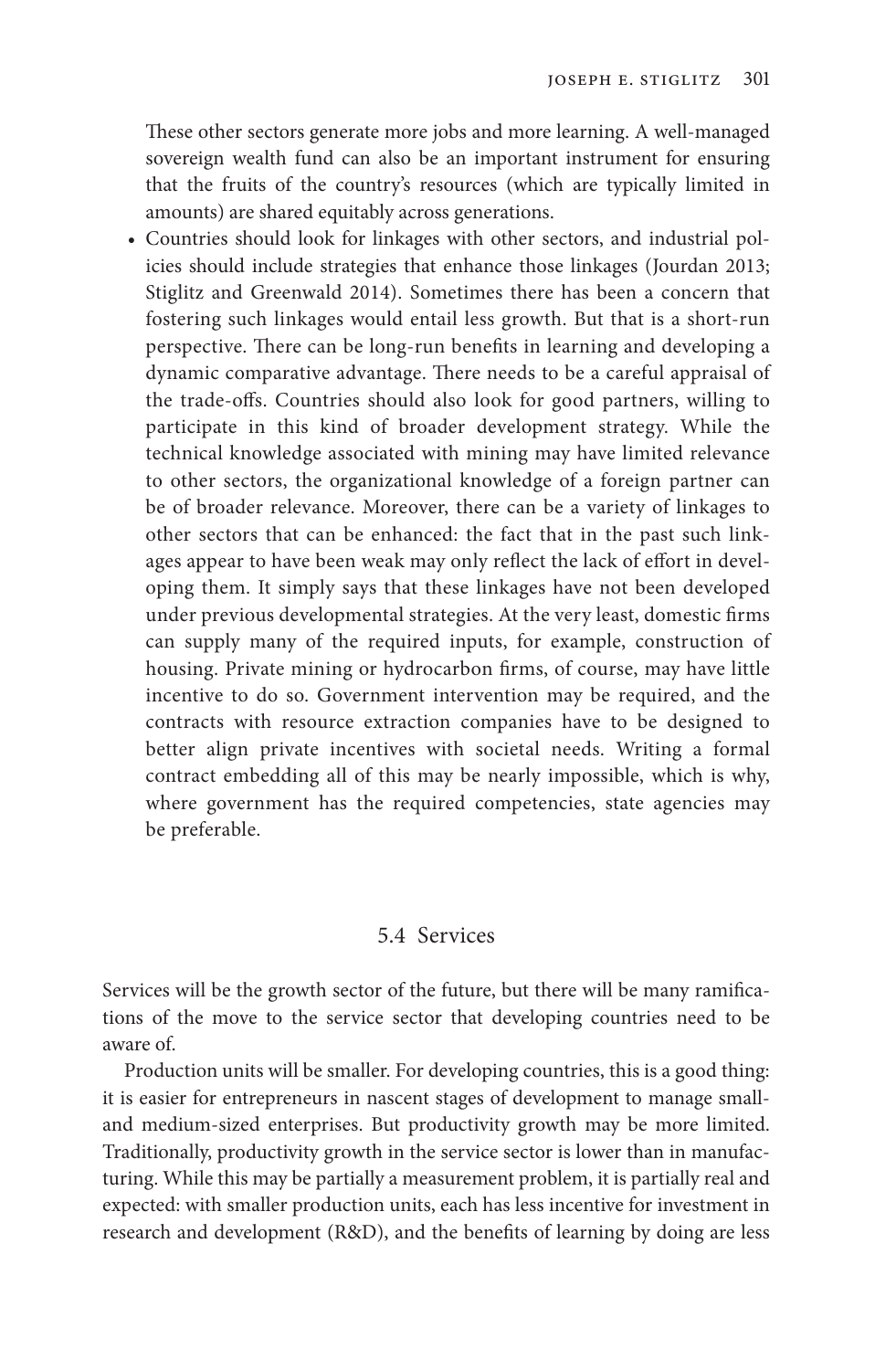widely shared. But this lower rate of productivity growth is not inevitable.<sup>23</sup> More to the point, there is enormous scope for developing countries to catch up to productivity levels in the service sector in the advanced countries. With the service sector comprising such a large fraction of the economy in advanced countries, disparities in productivity in the service sector are an important component of disparities in standards of living, and closing the gap in productivity should thus be an essential part of the development strategy.

As in agriculture, there is more need for co-operative and government R&D. (There are a few places around the world, such as Tuscany, where co-operative ventures have proved successful.)

The move towards a service sector economy is likely to be associated with other changes to the structure of the economy, which will require more active government intervention. The transition to a service sector economy may be associated with greater inequality, for several reasons. There will not be the kind of wage compression that typically occurs in large manufacturing enterprises (where wage differences across individuals are smaller than productivity differences). The result is that compensation is likely to be more linked to individual productivity. Moreover, there are likely to be larger productivity differences across firms (in turn, because the enterprises themselves will be less able and willing to invest in the acquisition of frontier knowledge). Finally, monopoly power may increase. The level of competition in local services is often lower than that of product competition among large international manufacturing firms, and this is especially so when there is a link between local services and the large manufacturing firms there is likely, for instance, to be a single service provider for any car or tractor in a given locale. Indeed, many large manufacturers may generate much of their profits from these local services, precisely because there is limited competition there. Location matters. Moreover, in developing countries with high levels of unemployment, the imbalance of market power between firms and workers is likely to be even greater than in developed countries.

Again, there is an increased need for government action: to combat the increase in monopolization here, as in other areas of modern economies; to ensure that there is a greater balance of power between workers and firms (encouraging, for instance, unions among smaller enterprises and even individuals, such as taxicab drivers); to redistribute income to curb excesses of inequality and address poverty; and to promote advances in technology. There is an increased need for government to push to create a learning society, to reduce productivity differences.

Many services can be more easily inserted into the global economy through the internet, especially if there can be standard-setting, with quality certification,

<sup>&</sup>lt;sup>23</sup> There is an important caveat: there are limits to increases in productivity in some service sectors, e.g. in the creation of works of art or in haircuts. This is sometimes referred to as *Baumol's disease* (Baumol 2013).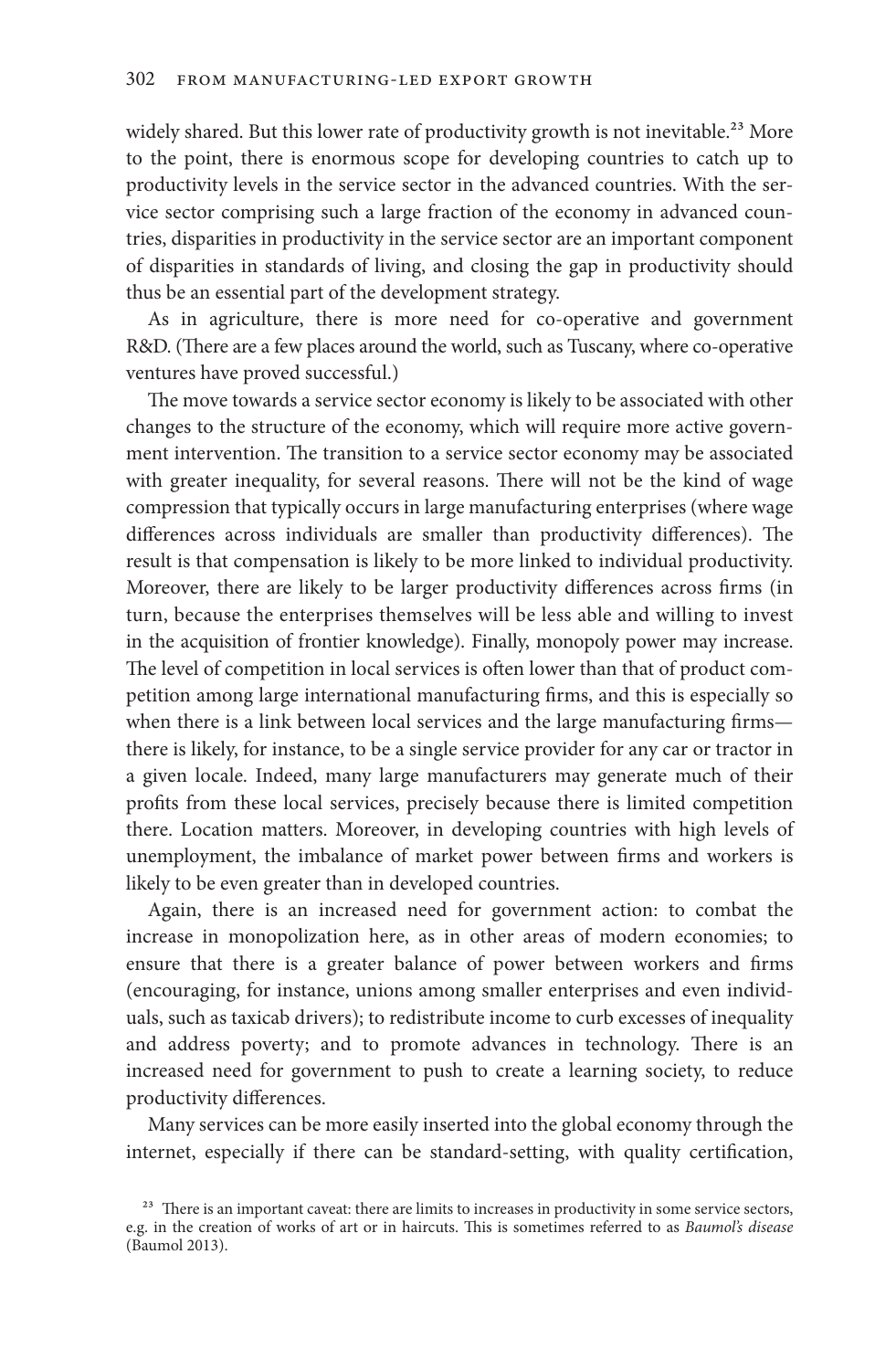either through peer monitoring or certification services possibly provided by the government. Success will entail an increasing need for skills training, including languages. But the dominance of a few tech giants and the role that the advanced countries play in setting international standards may result in an uneven playing field, enabling the advanced countries to receive a disproportionate share of the value of these advances in technology and inhibiting the ability of those in developing countries to become meaningful participants in the marketplace. At the very least, developing countries will need to resist demands by the US and other developed countries to accede to international agreements reflecting the economic interests of the tech giants; and they will have to find ways to tax the revenues generated within their countries by these digital multinationals.<sup>24</sup>

## 5.4.1 The Multiple Forms of Services

The term 'services' embraces a wide range of economic activities, with quite different characteristics. Some developing countries, for instance, have successfully promoted tourism. Developing a tourist industry can promote jobs and learning and generate considerable foreign exchange. Countries such as Bhutan and Namibia have, moreover, managed the sector in ways that minimize impacts on the environment and the domestic culture.

Government plays an important role in many key service sectors (housing, education, and health), and understandably so. This means that as economies move towards a service sector economy, the role of the government should naturally increase.<sup>25</sup>

#### 5.4.2 Housing Services

The process of urbanization will require large investments in housing, with a large job creation potential. Government will need to take an active role, including in planning 'livable cities' (an important part of well-being), in providing finance and local public transportation, and in ensuring that there is affordable housing for all income groups. In many cities, there is no affordable housing for lowincome residents anywhere near the city centre, forcing people to travel long distances—a hidden tax. The benefits of agglomeration are often captured by those who happen to own real estate in the centre; a high tax on this real estate can recapture these windfall benefits for the public, and be used to ensure that cities are more economically integrated.

<sup>&</sup>lt;sup>24</sup> Even European countries have become worried about the loss of tax revenues and are beginning to explore the best way to impose taxation.

The new tech giants pose serious problems not only for competition policy and taxation but also for privacy policies and democratic processes. A discussion of how these can and should be addressed would take us beyond the scope of this chapter.

<sup>&</sup>lt;sup>25</sup> Earlier, we described the important role for the government in providing agricultural services, in marketing of output, in the provision of inputs (credit, seeds, and fertilizers), and in extension services, improving agricultural technology.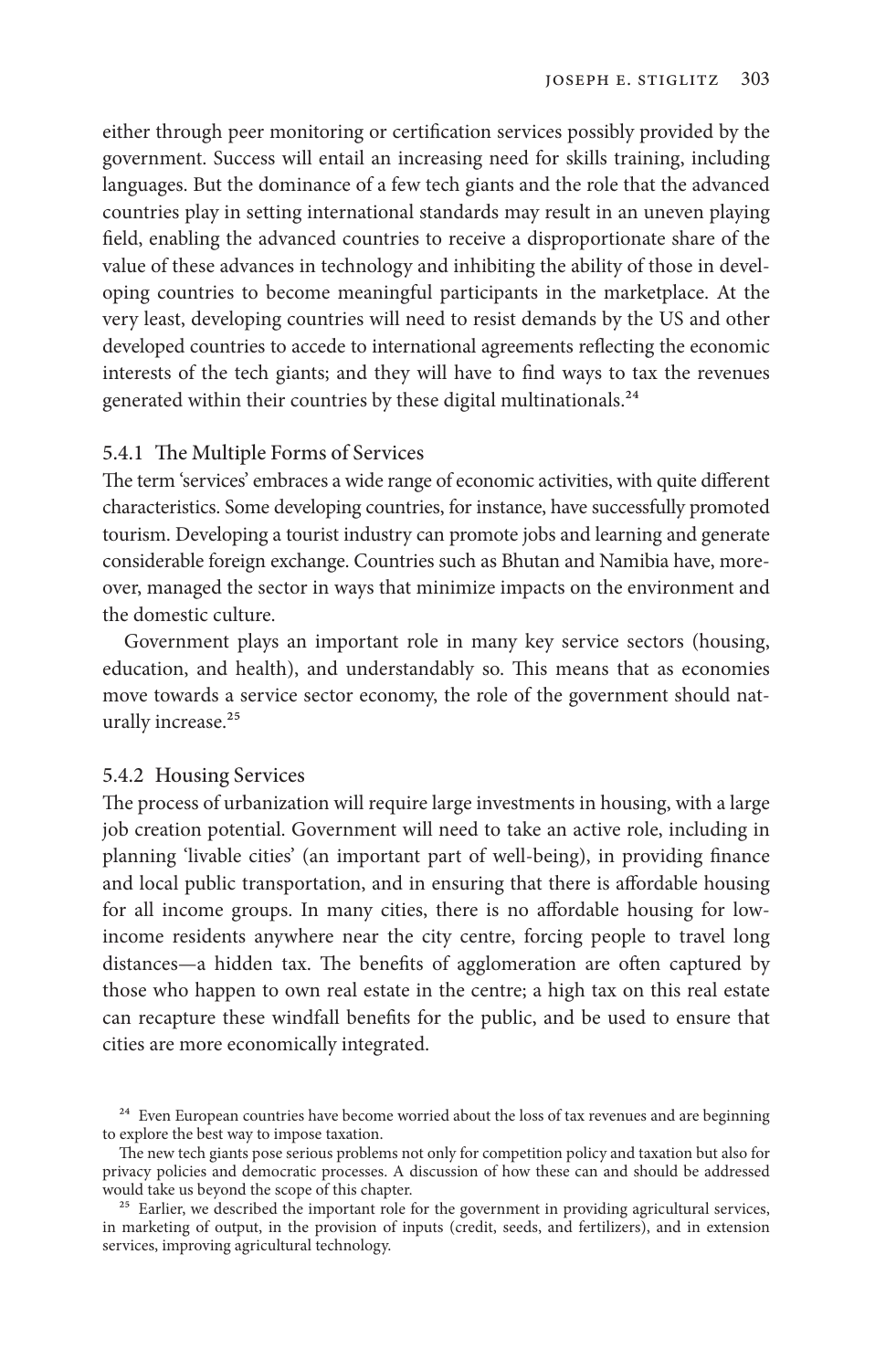Private financial markets have, in many countries, done a dismal job of providing mortgages at low rates, and in forms that help individuals manage well the risks of home ownership. Governments should at least consider the possibility of providing income-contingent, long-term mortgages (when incomes fall below a certain level, payments are postponed and the mortgage is paid back over a longer period) to those who have paid income taxes for a number of years. Such a programme would encourage home ownership, reduce defaults, and have the further benefit of encouraging formality in the labour market.

# 5.4.3 Education

Good systems of education can both create jobs and enhance development. In many developing countries, recruitment of new enterprises is hindered by a lack of education—not just 'quantity' (average level of attainment: see Figure 12.3) but quality. Making education economically accessible through state support is an important step, but there have to be corresponding efforts to ensure quality. Otherwise there will be disappointment. Low education levels also present an increasing challenge to continued modernization, as the importance of learning grows.

# 5.4.4 Other Service Sectors

Many service sectors, such as telecommunications and business services, can be as modern and hi-tech as manufacturing, with learning benefits similar to those



**Distribution of active population according to education level (numbers in %)**

**Figure 12.3** Distribution of active population according to education level *Notes*: Only countries with data after 2009 are included. Numbers are in %. *Source*: Chevalier and Le Goff (2014), reproduced with permission.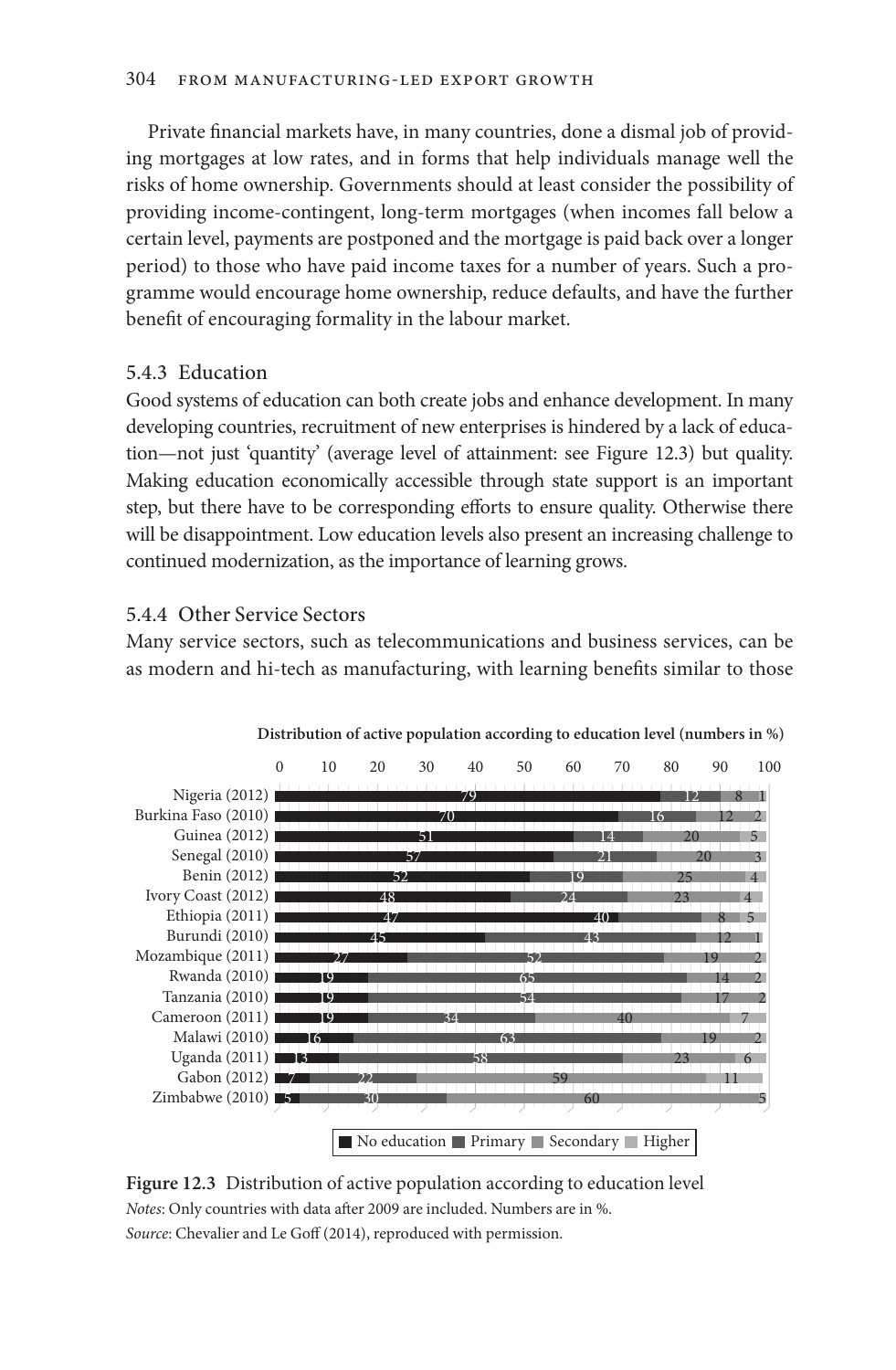in manufacturing. Unfortunately, many developing countries have allowed foreign companies to develop these sectors without any focus on encouraging learning. Maximizing the development potential from foreign investment requires maximizing these learning spillovers. That may entail requiring joint ventures, as China has, or imposing local content and employment requirements.

#### **6 Industrial Policies and Dynamic Comparative Advantage**

We have already made clear that there is a need for government to take a large role in development and the associated structural transformation. Development and structural transformation are rife with market failures. It is costly to move from the 'old economy' to the new. Imperfections of capital markets become particularly evident in the process of transformation: the value of the assets of those in the 'old economy' are diminished, so firms and workers in the old economy do not have resources to make necessary investments or the collateral with which to obtain finance. Moreover, there are important learning externalities, which those making investments and production decisions do not take into account.

The need for government was made evident in the earlier transition in developed countries from agriculture to manufacturing, where the failure of government to assist in the movement of individuals out of an agrarian–rural economy to an urban manufacturing economy contributed to the Great Depression. It was only through an unintended government industrial policy—moving people to the urban sector as part of the war effort<sup>26</sup>—that the Great Depression was overcome and a successful transition was accomplished. But as we have already explained, the role of government in this transition to a service sector economy, through the multi-pronged approach described in the previous section, will need to be even greater, for example in closing the knowledge gap between the small production units in the service sector and the best-managed enterprises around the world, and in promoting technological advances in both the service sector and agriculture.

Industrial policy is one of the important instruments that government will need to employ. It simply entails actions that aim to alter the allocation of resources (or the choice of technology) from what the market would bring about on its own. As we noted earlier, industrial policies are not confined to industry but include policies aimed at other sectors, such as finance or IT and agriculture. Modern industrial policies might more accurately be called learning, industrial, and technology (LIT) policies. These policies are, in part, about *creating a learning society*, an essential part of modernization. Creating a learning society is more than just a matter of education; it entails trade and investment policies, labour

<sup>&</sup>lt;sup>26</sup> Including the subsequent GI Bill, which provided education to returning veterans and helped them get housing.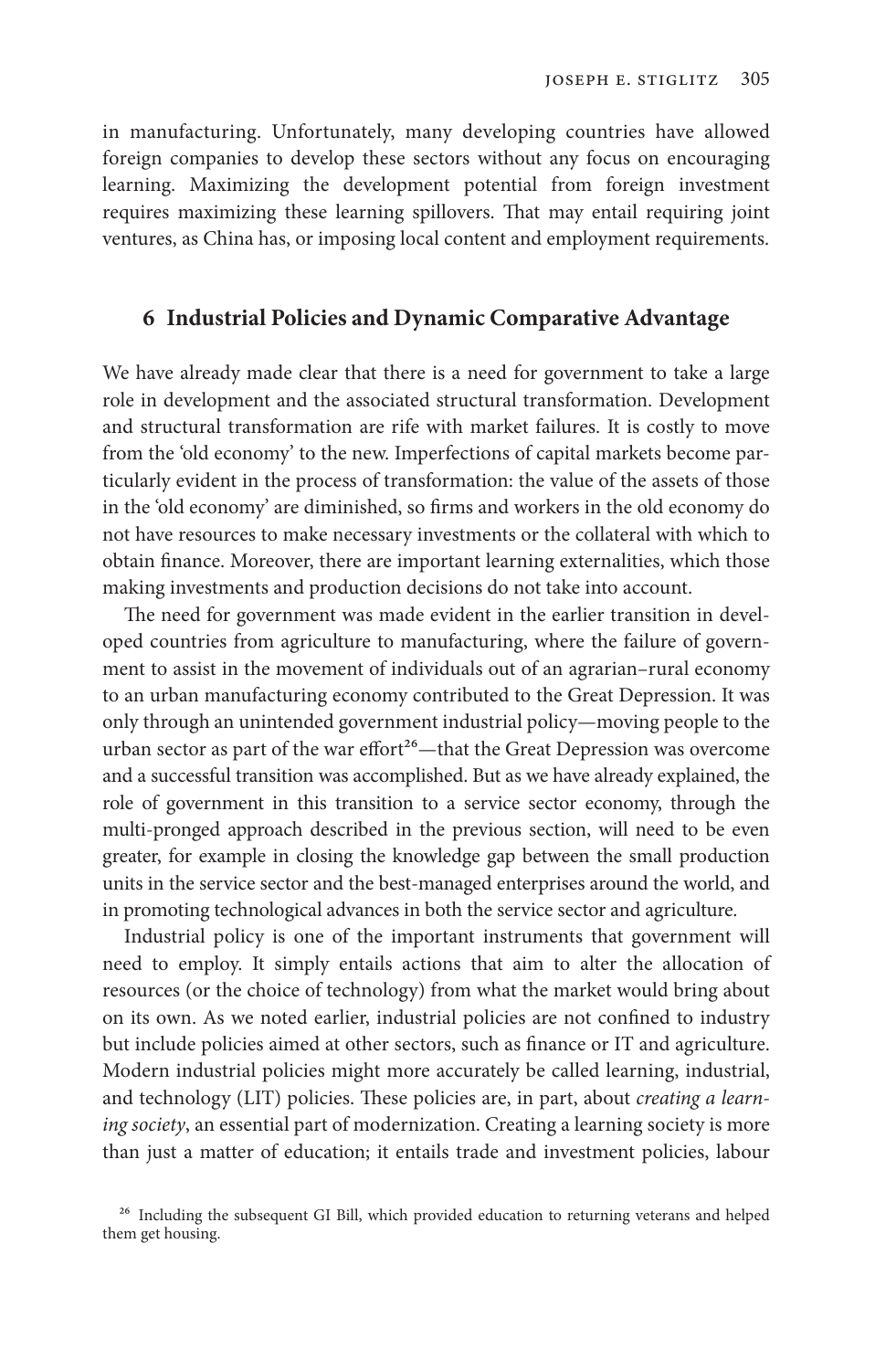policies, competition policies, and labour market policies—indeed, it touches on every aspect of a country's legal and economic framework. There is often a conflict between policies that enhance static efficiency and those that contribute to learning, and thus to long-term growth. Striking the right balance is at the core of success. One of my criticisms of the neoliberal Washington Consensus policies is that they paid no attention to learning, seemingly unaware of the potential conflict, and thus failed to strike the right balance. Allocating resources in a way that is consistent with *static* efficiency, as desirable as it may seem, may actually impede development and growth.<sup>27</sup>

LIT policies take many different forms. Rwanda used such policies to promote IT, Kenya to promote tea and flowers, Ethiopia to promote modern agriculture and shoes. The green revolution in South Asia was facilitated by agricultural price supports (setting a floor on output prices, thereby affecting the risk of using the new technology) as well as input subsidies, including, notably, for electricity, which enhanced the profitability of tube-well irrigation that was critical for the success of the new seeds. Industrial policies were central to almost all countries that 'caught up' (or nearly so) with the technological frontier and became developed.

These policies have, of course, played an important role even in advanced countries. As Mazzucato (2013) emphasizes in her book *The Entrepreneurial State*, government has played a central role in all of the major advances, including the internet. But the role of government in shaping the economy is pervasive. Because there is a widespread perception that without government assistance there would be an undersupply of credit to small enterprises, most advanced countries, including the US, have lending programmes directed at this 'market failure.<sup>28</sup> Industrial policies arise naturally in response to the multiple market failures that characterize development and structural change, from the capital market imperfections to the learning spillovers of which we have already made note.

Greenwald and Stiglitz (2014) go further: they argue that all countries have implicit industrial policies, though citizens in some countries don't realize it. Markets do not exist in a vacuum, and the way they are structured gives advantages to some, disadvantages to others. The priority given derivatives in bankruptcy in the US encouraged derivatives; and the rule that said that student loans could not be discharged, even in bankruptcy, encourages imprudent private lending to students. Moreover, governments have to make decisions about what infrastructure to construct or how to design the educational system. These decisions about public expenditures help shape the economy. When citizens aren't aware of this, it means that the rules and patterns of expenditure are more likely to be determined

<sup>&</sup>lt;sup>27</sup> These ideas are elaborated upon in Stiglitz and Greenwald (2014).

<sup>&</sup>lt;sup>28</sup> In the US, through the Small Business Administration. For the underlying theory, see Emran and Stiglitz (2009).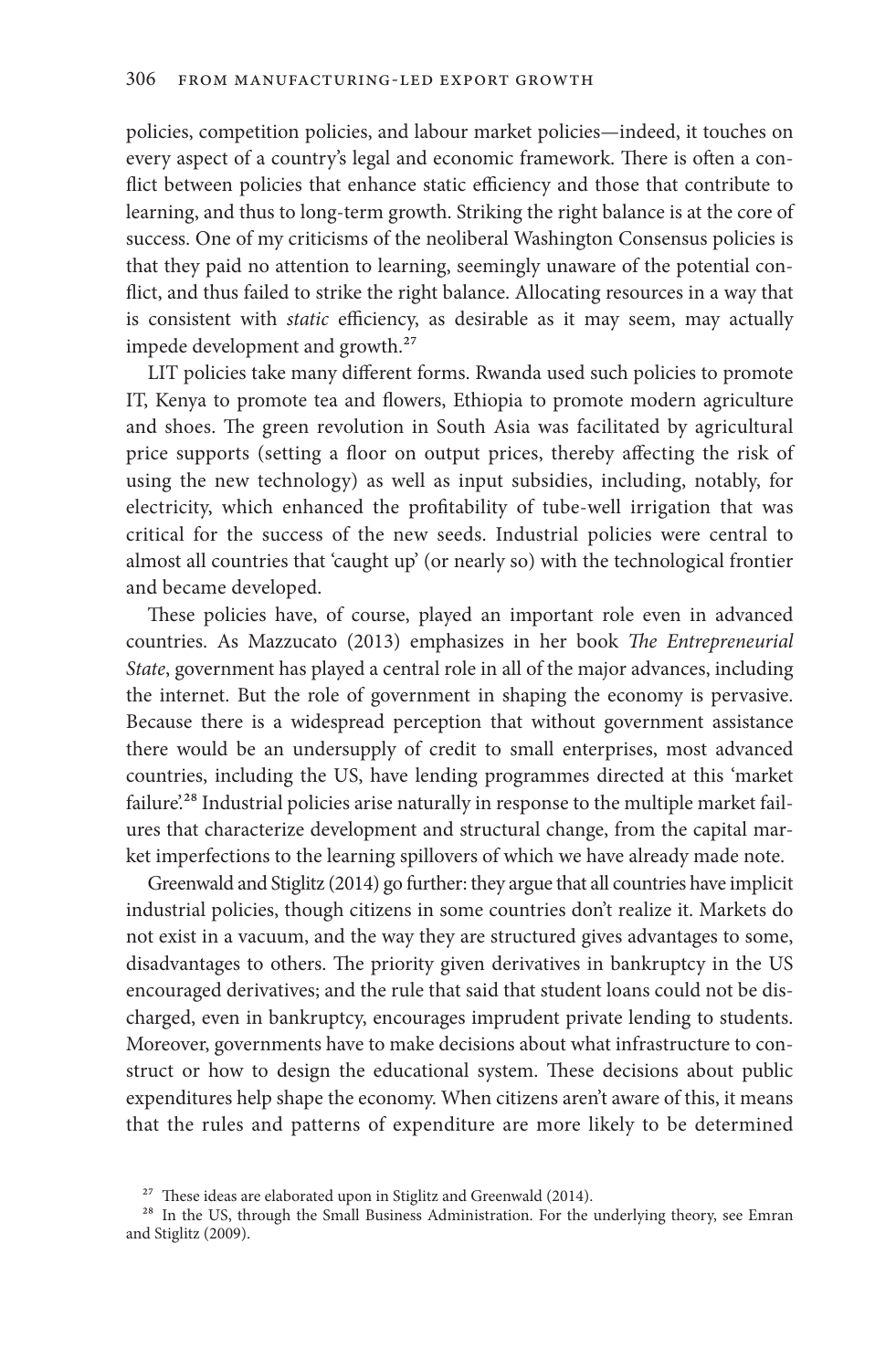by special interest groups, which are typically very aware of the consequences of these government actions. When these decisions are made in an open and transparent way, with full discussion of the implications for the country's growth strategy, the scope for this kind of rent-seeking is reduced.

Thus, we are arguing here that government must ask how the structure of its rules and regulations and expenditures can be used to promote those sectors and technologies that most enhance the country's long-run development strategy, such as promoting learning, with broad societal spillovers, and generating foreign exchange and jobs.<sup>29</sup>

The identification of which particular forms/subsectors of manufacturing, services, or agriculture (or which particular technologies) are most conducive to development is a broader question, beyond the scope of this chapter (see Stiglitz and Greenwald 2015). Here, we simply note that there is a growing body of research associating development with complexity: more advanced countries have the ability to produce a wide range of products, including, in particular, products entailing greater complexity (Hausmann et al. 2011; Tacchella et al. 2012). Thus, it may make sense for a country to consciously think about how it can move up the complexity scale, and how the knowledge associated with such production can be absorbed into the economy. China's strategy of joint ventures may perhaps best be thought of in this light. It was not (or not just) about stealing intellectual property, as the Trump administration has claimed. It was not about obtaining, for instance, otherwise secret blueprints. It was about learning, especially about tacit knowledge—the kind of knowledge that isn't written down, that one can't learn from a textbook. One only learns it through the process of production itself.

Some sectors are more amenable to learning, and some learning in specific sectors has more spillovers to others. The general principles of industrial policies apply in each area of the multi-pronged strategy, that is, not just to manufacturing, but to agriculture, services, and natural resources. Governments need to identify, for instance, 'learning' and 'learning spillover' service sectors and agricultural activities. These can have many of the benefits of the learning provided by manufacturing. And as we have noted, industrial policies need to exploit linkages with natural resources—one of the key comparative advantages of many African countries.

# **7 Reassessing Comparative Advantage**

Older theories of development were based on countries exploiting their static comparative advantage. This implied, for instance, that in the 1960s, when Korea

<sup>&</sup>lt;sup>29</sup> This paper focuses on development. Industrial policies can and should be used to promote other societal objectives, such as protecting the environment and reducing inequality. See also Cimoli, Dosi, and Stiglitz (2009a, b).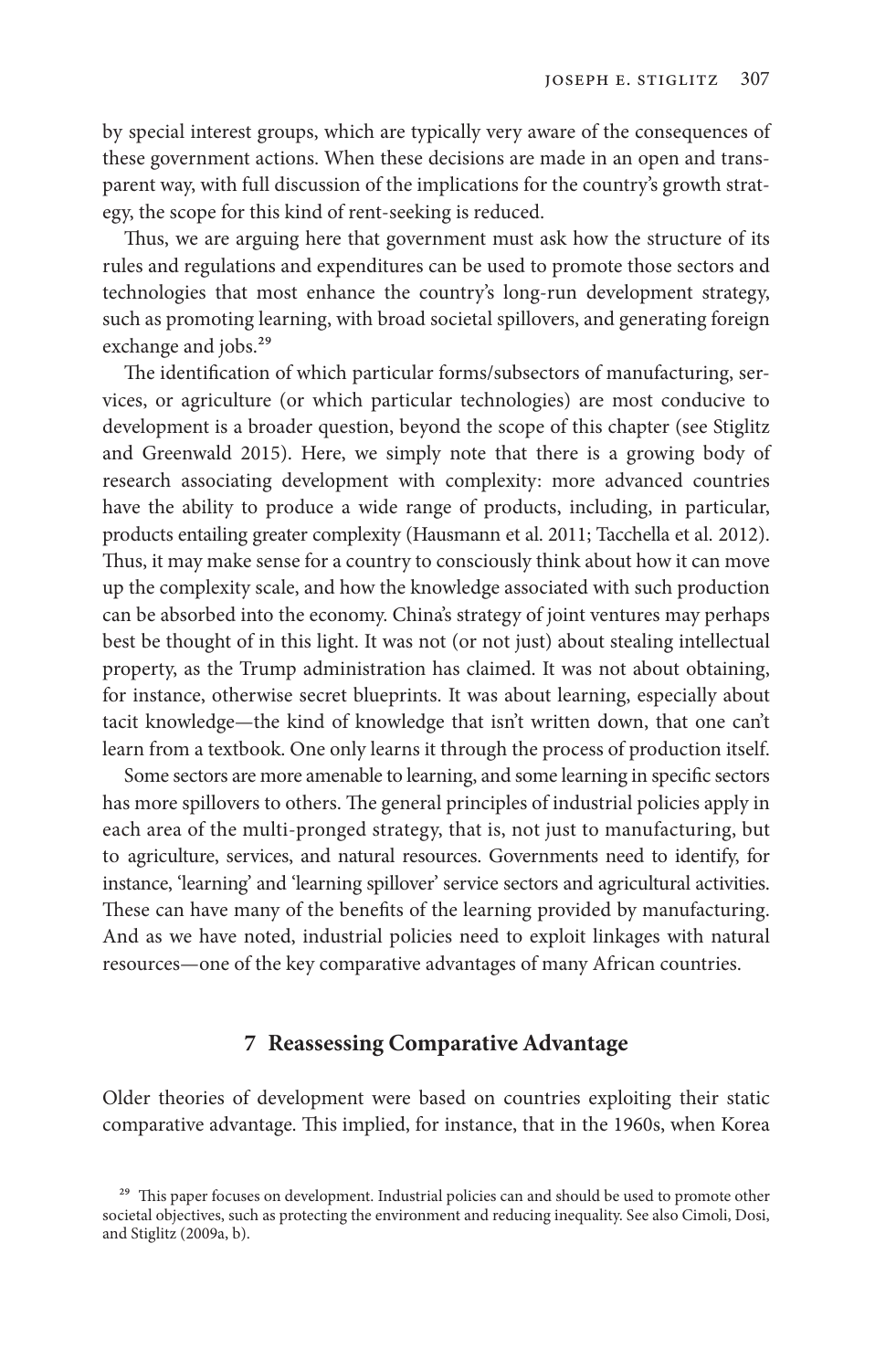was formulating its development strategy after the Korean War, it should have focused on growing rice. But Korea realized that even were it to become the best rice grower in the world, it would still be poor, or at least poorer than the more advanced countries. To close the gap in incomes between itself and the more advanced countries, it had to close the gap in knowledge, and that entailed heavy investments in education and knowledge. It also meant, at that time, industrialization. Korea realized that a country's comparative advantage could change.

Thus, the focus of a country's development strategies must be on dynamic comparative advantage, not static comparative advantage. But assessing dynamic comparative advantage is difficult; indeed, even assessing static comparative advantage in today's global economy is not so easy. Traditionally, using the Heckscher–Ohlin model, it has been argued that developed countries have a comparative advantage in capital-intensive, high-technology (skilled labour) intensive goods, and developing countries in unskilled labour-intensive goods. But capital is highly mobile, and many aspects of technical knowledge (especially when embedded in machines) are relatively mobile. So, too, skilled labour is relatively mobile.

What, then, is the real source of comparative advantage? It can't be based on mobile factors. It must rest on *place-based* characteristics, the immobile 'factors' most importantly, the embedded knowledge of society, its institutions and norms, the institutional infrastructure (its political system, and its stability; its rule of law; its systems of checks and balances), its physical infrastructure, its reputation ('branding'), and the skills, health, and discipline of its workforce. All of these affect the ability to attract and retain talent and capital. Young people care about the environment—about 'meaning' in their work, and co-operation and challenge (including intellectual challenge) in the workplace.

It is hard—but essential—to change these in constructive ways. It is also essential not to change them in adverse ways: the move in many countries, in recent years, to more authoritarian governments has increased the uncertainties. It is a change that alters both long-run (dynamic) comparative and absolute advantages.

## **8 How Can Developed Countries Help?**

Having characterized a new multi-pronged development strategy, the natural question is: how can developed countries help? There is a role that they can play in trade, finance, investment, and knowledge, in closing the resource and knowledge gaps that separate developed and developing countries. A fairer *pro-development* global trade regime would obviously help, especially in both agriculture and manufacturing. The current regime has agricultural prices depressed by massive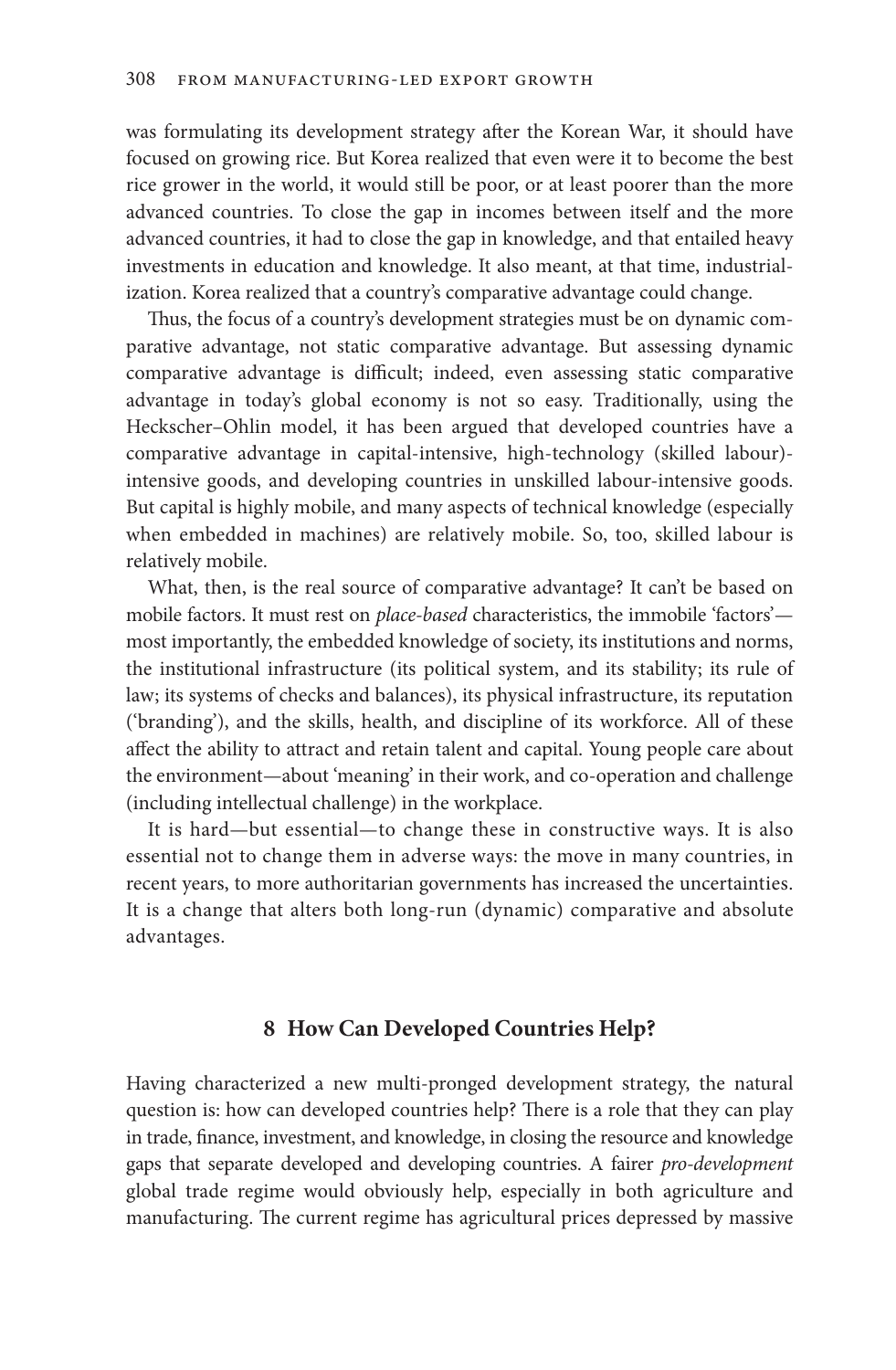subsidies in the developed countries, and yet inhibits the developing countries from assisting their economies in making transitions out of agriculture.<sup>30</sup>

The investment regime that developed countries are attempting to impose is also adverse to development. It impedes the imposition of domestic requirements, which can facilitate learning. Investment agreements also impede renegotiation that would allow developing countries to get a fair share of the value of their natural resources. They also impede the imposition of regulations that protect the environment, health, and safety and promote economic stability (Stiglitz 2018).

The global intellectual property rights (IPR) regime is also adverse to development. This was recognized in 2004, when the World International Properties Rights Organization (WIPO) called for a development-oriented intellectual property regime. But the failure to achieve this parallels the failure to get a development-oriented international trade regime. While international trade agreements typically have provisions for compulsory licences, the advanced countries have put pressure on developing countries not to exercise those rights. The developed countries need to recognize that the IPR regime that is appropriate for a developing country is different from that appropriate for an advanced country—and the intellectual property regime in the advanced countries itself, a variant of which they have tried to impose around the world, is designed not to promote innovation but to promote profits in certain politically powerful sectors. The combined effects of the international trade and intellectual property regime hurts the ability of developing countries to industrialize and to create a modern agriculture sector, and it leads to increasingly large transfers from the developing countries to the developed.<sup>31</sup>

Moreover, the developed countries (especially the US) refuse to recognize the valuable environmental services (biodiversity) provided by the developing countries. The result of all of this is that there is a risk either of a growing knowledge gap or of a large flow of money from developing countries to developed—rather than the other way around. At the same time, the developed countries have not done what they should to stymie the flow of corrupt funds out of developing countries—providing safe havens both in offshore secrecy havens and in onshore centres for money laundering.<sup>32</sup> The developed countries have, at the same time, not lived up to their commitment to provide support for developing countries,

<sup>&</sup>lt;sup>30</sup> While the international community came together in 2001 seemingly with a commitment to promote development through what was called the development round of trade negotiations, by the end of 2015 the development-round negotiations were abandoned. The problems with the existing regime are set forth, e.g., in Stiglitz and Charlton (2005).

<sup>&</sup>lt;sup>31</sup> See, e.g., Cimoli, Dosi, Nelson, and Stiglitz (2009); Cimoli et al. (2014b), including the concluding chapter summarizing the findings; and Dosi and Stiglitz (2014). See also Baker et al. (2017) and the references therein.

<sup>32</sup> See, for instance, Peith and Stiglitz (2016) and Global Justice Now (2017). See also African Development Bank and Global Financial Integrity (2013).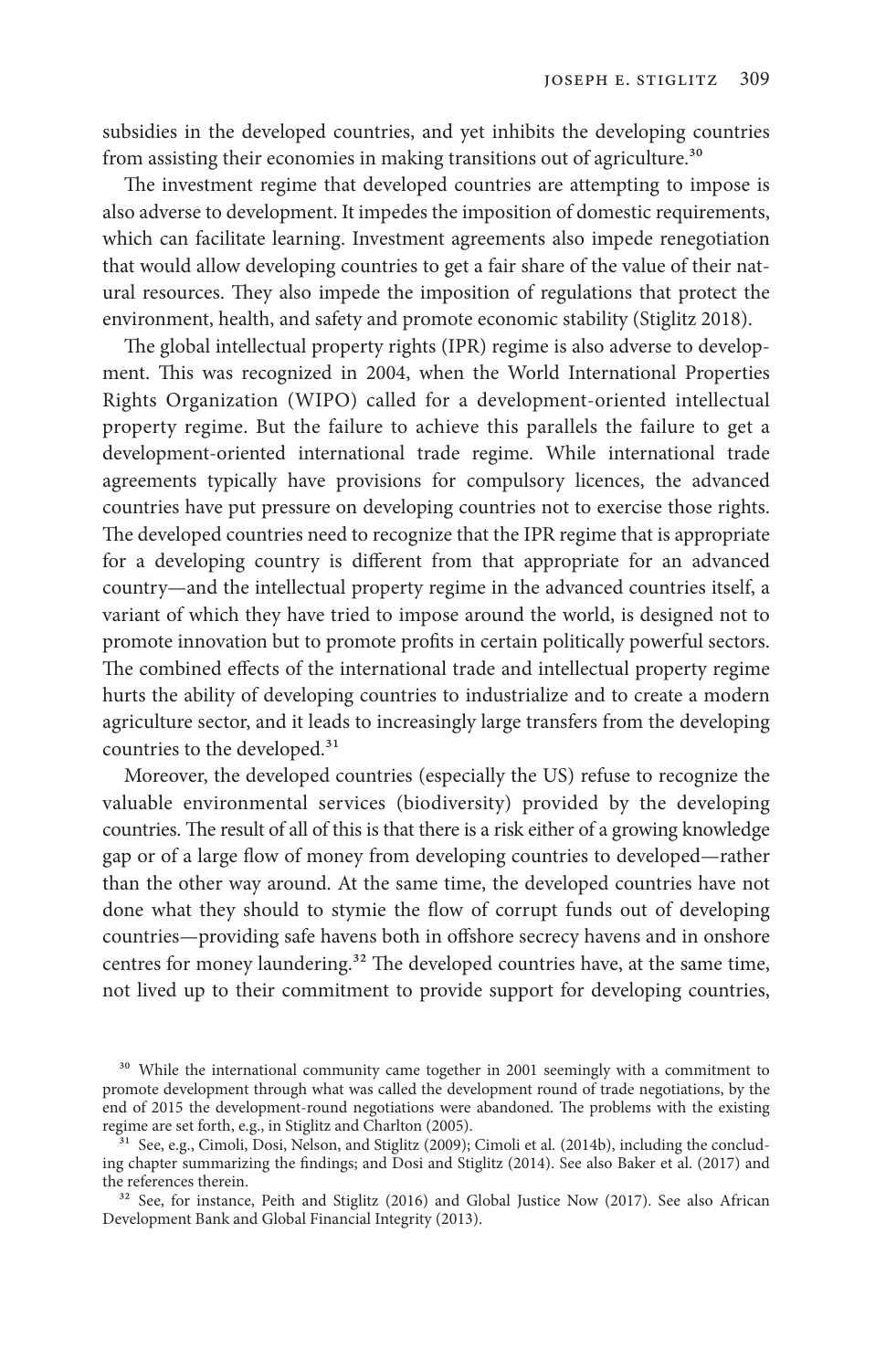either in general assistance or in assistance targeted at climate change adaptation and mitigation.

There is a simple way of providing the resources that will, at the same time, promote global stability and growth (Greenwald and Stiglitz 2010; Stiglitz and Greenwald 2010). Every year, countries around the world put aside several hundred billions of dollars in reserves—as protection against the economic volatilities and uncertainties they face. These amounts increased significantly in the aftermath of the East Asian crisis, when developing countries saw the consequences of not having enough reserves: crisis and a loss of economic sovereignty, as the IMF imposed harsh and unreasonable conditions in return for assistance. But this money—income not spent—depresses global aggregate demand. At times, this is offset by countries spending beyond their means, but most countries have realized the dangers of doing so, so that overall there is a bias towards weak global aggregate demand.

Today, most countries hold their reserves largely in dollars (though also in gold, euros, and yen). This creates a problem known as the Triffin Paradox: as the reserve currency owes more and more money to those abroad, confidence in the country may erode (Triffin 1960). Thus, the current reserve system risks both weak aggregate demand and global macro-instability.

These problems can be easily rectified by creating a global reserve system where countries agree to convert the global reserve currency into their own currency. The annual emissions of new global reserves can be designed to offset the amounts put into reserves, maintaining the global economy at near full employment. And the emissions can be transferred to the accounts of the developing countries, increasing their purchasing power but without subtracting from the purchasing power of those in the developed countries. The provision of these funds to developing countries should be done with minimal conditionality, for example only requiring that they not engage in actions that harm the global community, such as excessive carbon emissions or nuclear proliferation.<sup>33</sup>

# **9 Concluding Remarks: Reformulating Development Thinking**

Success in development over the past sixty years was greater than anyone anticipated. Simply contrast Myrdal's predictions for Asia (he anticipated that the continent would continue to be mired in poverty, as it had been for centuries) with

<sup>&</sup>lt;sup>33</sup> There are a variety of institutional arrangements by which this could be done, including expanding the existing system of SDRs (special drawing rights): see the report of the Commission of Experts on Reforms of the International Monetary and Financial System (2010). See also Greenwald and Stiglitz (2010), Ocampo and Stiglitz (2018), Stiglitz (2006), and Stiglitz and Greenwald (2010), and the references cited therein.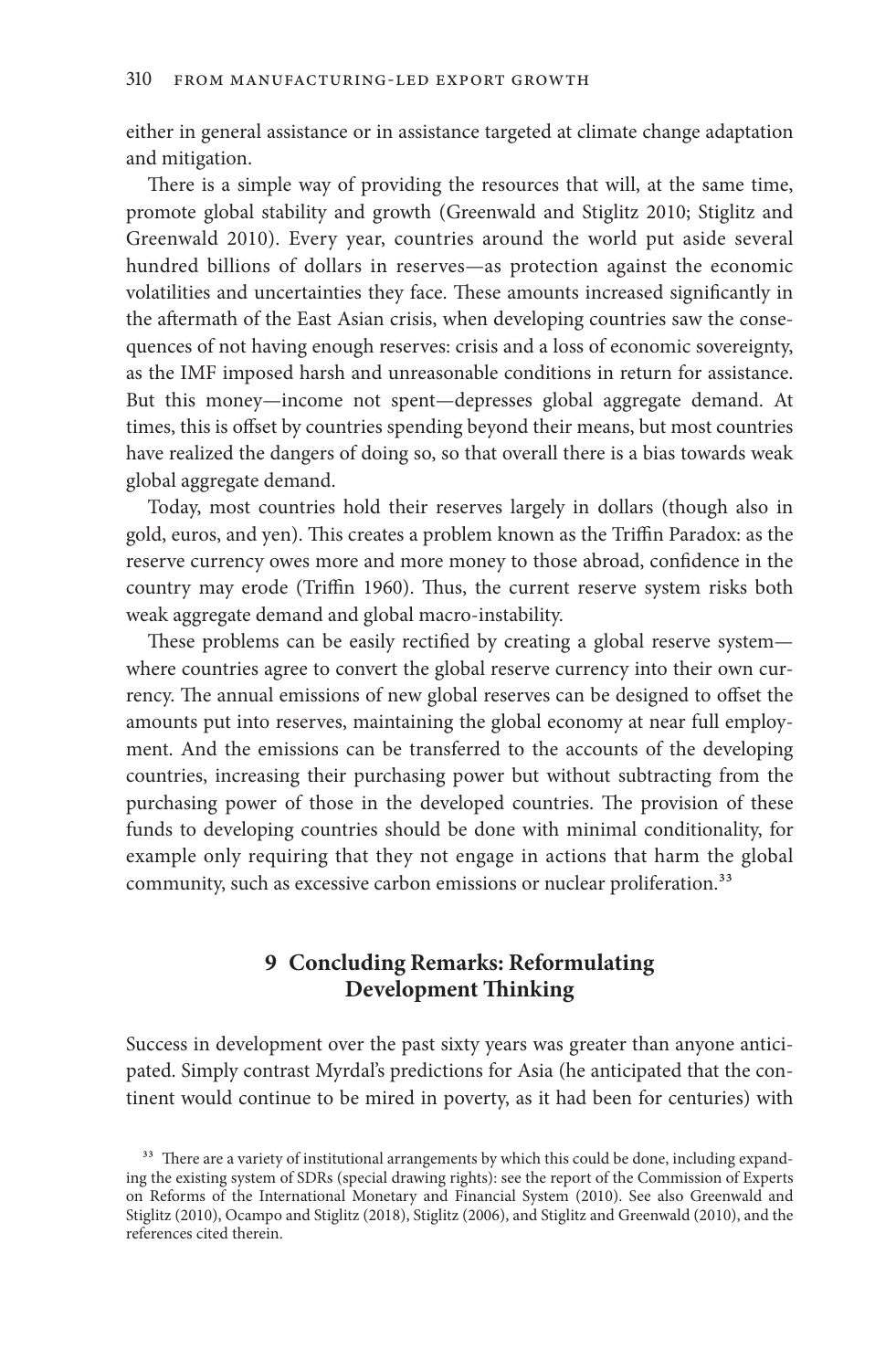what happened (Myrdal 1968). There is an enormous gap that must be closed in both knowledge and resources. Most of the advanced countries are engaged in the service sector—in the US that sector accounts for 80 per cent or more of GDP. So if there are disparities in standards of living, they relate to productivity in these service sectors. There are huge disparities in productivity within countries, even greater between countries.

The basis of the success of growth over the past half-century was export-led growth. We have deconstructed what enabled manufacturing to provide this growth spurt, this structural transformation. It won't be able to do so in the future to anything like that extent. There has to be another strategy, one that performs some of the essential roles that manufacturing export-led development did.

Successful development policy will need to be explicitly more multi-pronged, addressing the separate 'challenges' that the manufacturing sector took on simultaneously. We have shown how a co-ordinated (agriculture, manufacturing, mining, service sector) strategy has the prospect of attaining the same success as the old manufacturing export-led strategy.

# 9.1 Comprehensive Development Strategy

In short, what is needed is a comprehensive development strategy<sup>34</sup> leading to inclusive growth with inclusive participation, including a balance between markets, government, and society, based on the new understandings of what leads to successful economic and societal transformation, responding to the particular strengths of the country, and addressing the particular challenges, including those posed by demographics and climate change. Most importantly, it must create new dynamic comparative advantages.

The challenge facing the less developing countries in the coming decades is enormous. Even when successfully implemented, the multi-pronged strategy we have outlined is unlikely to provide successes of the magnitude experienced in the East Asian miracle. And it is not an easy strategy to implement. It is far more complex than the manufacturing export-led strategy. The developed countries can provide substantial help. Helping the developing countries is a moral issue. But beyond that, there will be enormous economic and political consequences of not helping the developing countries, not the least of which will arise from the inevitable migration pressure that will result from an ever-increasing gap in income.

The central message of this chapter is one of hope: there is hope for development in a post-industrial world. It will be harder. And it will require more assistance from the developed countries, or at least that they take down some of the

<sup>&</sup>lt;sup>34</sup> This was an idea popularized in the late 1990s by the president of the World Bank, Jim Wolfensohn; see also Stiglitz (2001).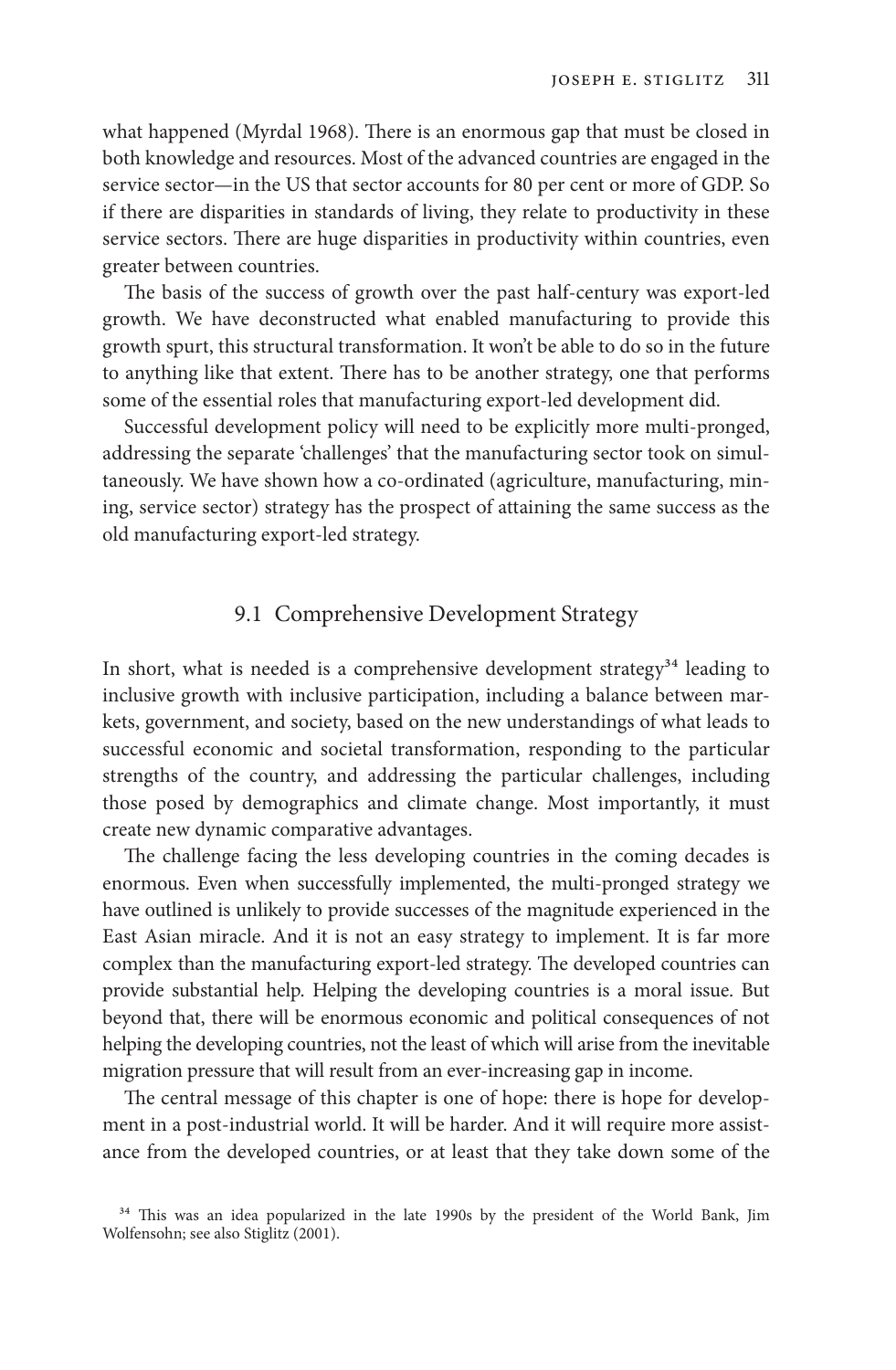impediments that they have placed in the way of developing countries' structural transformation. But it can be done.

## **References**

- ACET (African Center for Economic Transformation) (2017). *African Transformation Report 2017: Agriculture Powering Africa's Economic Transformation*. Available at: http://acetforafrica.org/acet/wp-content/uploads/publications/2017/10/ATR17 full-report.pdf (accessed 2 January 2019).
- African Development Bank and Global Financial Integrity (2013). *Illicit Financial Flows and the Problem of Net Resource Transfers from Africa: 1980–2009*. Tunis-Belvédère: African Development Bank; Washington DC: Global Financial Integrity. Available at: https://www.gfintegrity.org/storage/gfip/documents/reports/ AfricaNetResources/gfi\_afdb\_iffs\_and\_the\_problem\_of\_net\_resource\_transfers\_ from\_africa\_1980-2009-web.pdf (accessed 2 January 2019).
- Akerlof, G., and R.J. Shiller (2015). *Phishing for Phools*. Princeton: Princeton University Press.
- Alkire, S., P. Bardhan, K. Basu, H. Bhorat, F. Bourguignon, A. Deshpande, R. Kanbur, Y. Lin, K. Moene, J.-P. Platteau, J. Saavedra, J. Stiglitz, and F. Tarp (2016). 'Stockholm Statement: Towards a Consensus on the Principles of Policymaking for the Contemporary World', statement issued November, from meeting in Stockholm, Sweden, 16–17 September 2016, hosted by Swedish International Development Cooperation Agency (Sida) and the World Bank. Available at: https://www.sida.se/ globalassets/sida/eng/press/stockholm-statement.pdf (accessed 2 January 2019).
- Amsden, A. (1989). *Asia's Next Giant*. New York: Oxford University Press.
- Andreoni A. (2019). 'A Generalized Linkage Approach to Local Production Systems Development in the Era of Global Value Chains with Special Reference to Africa'. In R. Kanbur, A. Noman, and J.E. Stiglitz (eds) *Quality of Growth in Africa*. Oxford: Oxford University Press.
- Arrow, K.J. (1962). 'The Economic Implications of Learning by Doing'. *The Review of Economic Studies*, 29(3): 155–73.
- Baker, D., A. Jayadev, and J.E. Stiglitz (2017). 'Innovation, intellectual property, and development: a better set of approaches for the 21st century'. Paper in the AccessIBSA series 'Innovation & Access to Medicines in India, Brazil & South Africa'. Available at: http://cepr.net/images/stories/reports/baker-jayadev-stiglitzinnovation-ip-development-2017-07.pdf (accessed 2 January 2019).
- Baumol, W.J. (2013). *The Cost Disease*. New Haven: Yale University Press.
- Berg, A., and J.D. Ostry (2011). 'Inequality and unsustainable growth'. IMF Staff Discussion Note 11/08. Washington DC: IMF.
- Birdsall, N.M., J.E.L. Campos, C.-S. Kim, W.M. Corden, H. Pack, J. Page, R. Sabor, and J.E. Stiglitz (1993). *The East Asian Miracle: Economic Growth and Public Policy*, ed. L. MacDonald. World Bank policy research report. New York: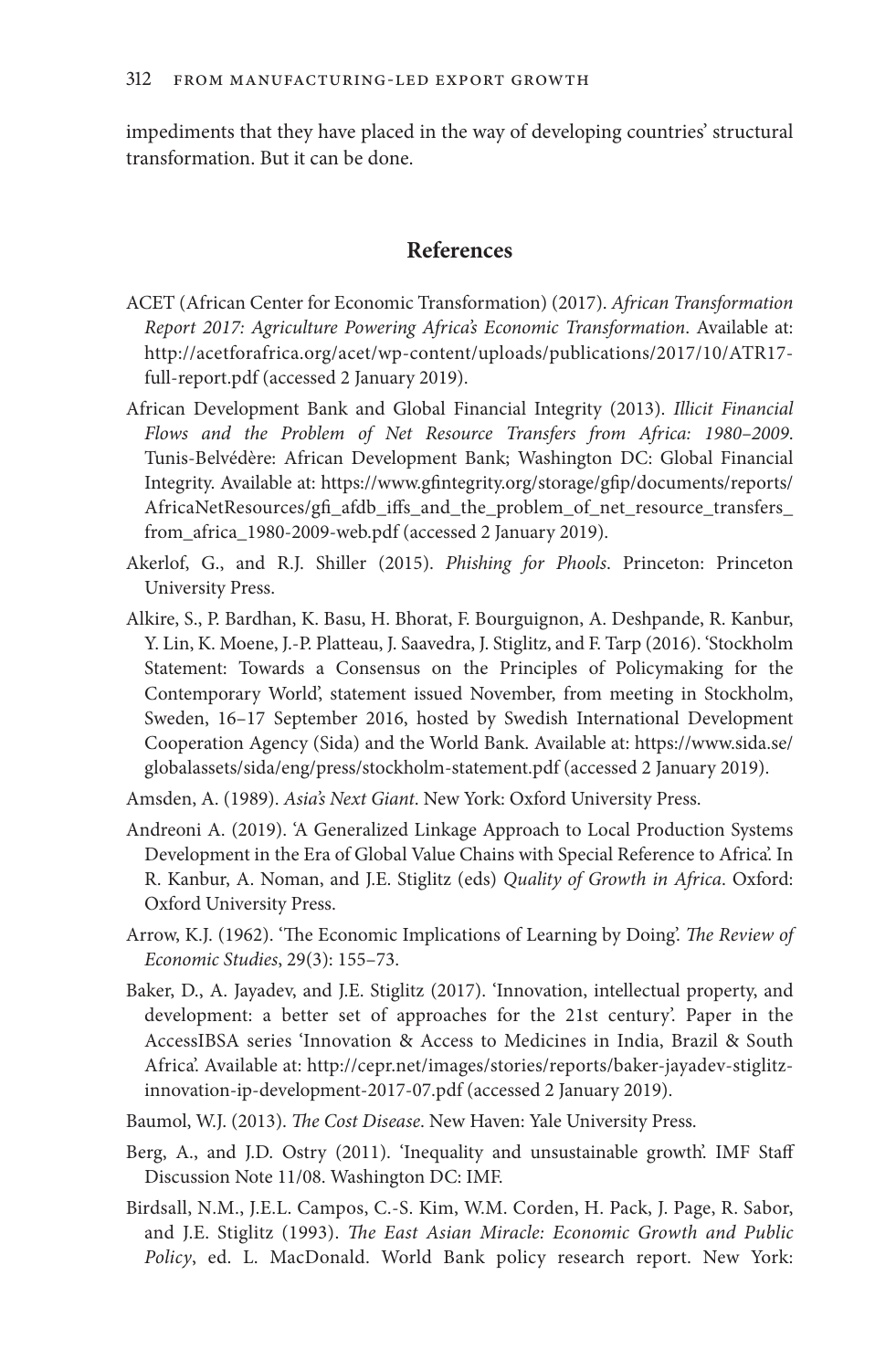Oxford University Press. Available at: http://documents.worldbank.org/curated/en/ 975081468244550798/Main-report (accessed 2 January 2019).

- Block, S. (2016). 'The Decline and Rise of Agricultural Productivity in Sub-Saharan Africa since 1961'. In S. Edwards, S. Johnson, and D.N. Weil (eds), *African Successes*, *Volume IV: Sustainable Growth*. Chicago: University of Chicago Press.
- Chang, H.-J. (2002). *Kicking Away the Ladder*. New York: Anthem Press.
- Chevalier, A., and M. Le Goff (2014). 'Dynamiques de croissance et de population en Afrique sub-saharienne'. Panorama du CEPII 2014-A-03. Paris: CEPII.
- Cimoli, M., G. Dosi, K.E. Maskus, R.L. Okediji, J.H. Reichman, and J.E. Stiglitz (eds) (2014a). *Intellectual Property Rights.* Oxford: Oxford University Press.
- Cimoli, M., G. Dosi, K.E. Maskus, R.L. Okediji, J.H. Reichman, and J.E. Stiglitz (2014b). 'The Role of Intellectual Property Rights in Developing Countries: Some Conclusions'. In M. Cimoli, G. Dosi, K.E. Maskus, R.L. Okediji, J.H. Reichman, and J.E. Stiglitz (eds), *Intellectual Property Rights.* Oxford and New York: Oxford University Press.
- Cimoli, M., G. Dosi, R. Nelson, and J.E. Stiglitz (2009). 'Institutions and Policies in Developing Economies'. In B.Å. Lundvall, K.J. Joseph, C. Chaminade, and J. Vang (eds), *Handbook of Innovation Systems and Developing Countries*. Cheltenham and Northampton, MA: Edward Elgar Publishing.
- Cimoli, M., G. Dosi, and J.E. Stiglitz (2009a). 'The Political Economy of Capabilities Accumulation'. In M. Cimoli, G. Dosi, and J.E. Stiglitz (eds), *The Political Economy of Capabilities Accumulation*. Oxford: Oxford University Press.
- Cimoli, M., G. Dosi, and J.E. Stiglitz (2009b). 'The Future of Industrial Policies in the New Millennium'. In M. Cimoli, G. Dosi, and J.E. Stiglitz (eds), *The Political Economy of Capabilities Accumulation*. Oxford: Oxford University Press.
- Commission of Experts on Reforms of the International Monetary and Financial System (2010). *The Stiglitz Report: Reforming the International Monetary and Financial Systems in the Wake of the Global Crisis*. New York: The New Press.
- Cramer, C. (2019). 'Oranges Are Not Only Fruit'. In R. Kanbur, A. Noman, and J.E. Stiglitz (eds), *Quality of Growth in Africa*. Oxford: Oxford University Press.
- Dahlman, C., A.T. Kouame, and T. Vishwanath (1998). *World Development Report 1998/1999: Knowledge for Development*. Washington, DC: World Bank Group. Available at: http://documents.worldbank.org/curated/en/729771468328524815/ World-development-report-1998-1999-knowledge-for-development (accessed 2 January 2019).
- De Vries, G., M. Timmer, and K.de Vries (2015). 'Structural Transformation in Africa'. *The Journal of Developmental Studies*, 51(6): 674–88.
- Delli Gatti, D., M. Gallegati, B.C. Greenwald, A. Russo, and J.E. Stiglitz (2012a). 'Mobility Constraints, Productivity Trends, and Extended Crises'. *Journal of Economic Behavior & Organization*, 83(3): 375–93.
- Delli Gatti, D., M. Gallegati, B.C. Greenwald, A. Russo, and J.E. Stiglitz (2012b). 'Sectoral Imbalances and Long Run Crises'. In F. Allen, M. Aoki, J.-P. Fitoussi, N. Kiyotaki, R. Gordon, and J.E. Stiglitz (eds), *The Global Macro Economy and*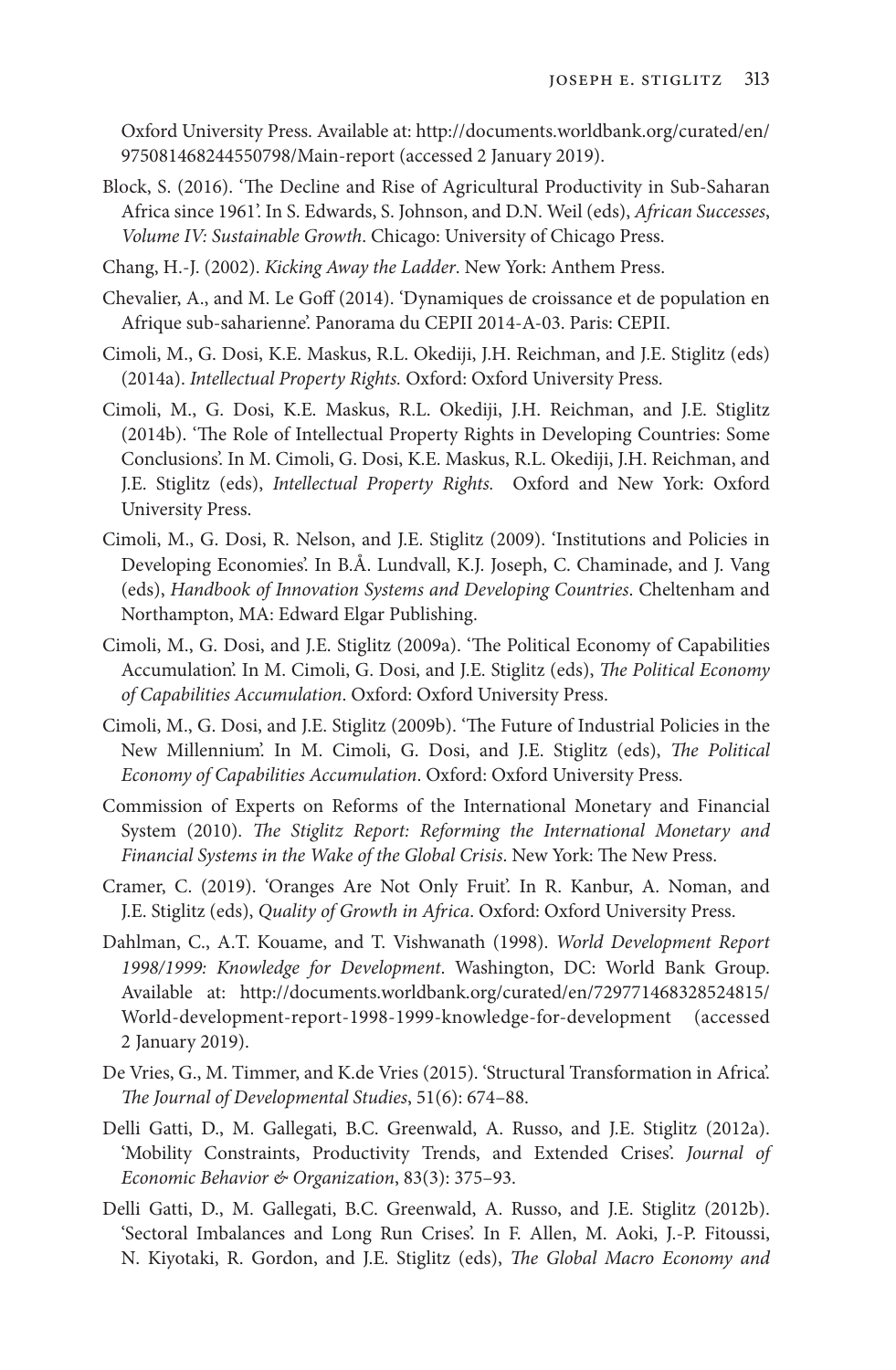*Finance*. IEA Conference Volume 150-III. Basingstoke and New York: Palgrave Macmillan.

- Dosi, G., and J.E. Stiglitz (2014). 'The Role of Intellectual Property Rights in the Development Process, with Some Lessons from Developed Countries: An Introduction'. In M. Cimoli, G. Dosi, K.E. Maskus, R.L. Okediji, J.H. Reichman, and J.E. Stiglitz (eds), *Intellectual Property Rights.* Oxford and New York: Oxford University Press.
- Emran, M.S., and J.E. Stiglitz (2009). 'Financial liberalization, financial restraint and entrepreneurial development'. Working Paper 2009–02. Washington, DC: Institute for International Economic Policy, George Washington University.
- George, H. (1871). *Our Land and Land Policy*. East Lansing: Michigan State University Press.
- Global Justice Now (2017). *Honest Accounts 2017*. London: Global Justice Now. Available at: https://www.globaljustice.org.uk/sites/default/files/ files/resources/ honest\_accounts\_2017\_web\_final\_updated.pdf (accessed 02 January 2019).
- Greenwald, B., and J.E. Stiglitz (2006). 'Helping Infant Economies Grow'. *American Economic Review: AEA Papers and Proceedings*, 96(2): 141–6.
- Greenwald, B., and J.E. Stiglitz (2010). 'A Modest Proposal for International Monetary Reform'. In S. Griffith-Jones, J.A. Ocampo, and J.E. Stiglitz (eds), *Time for a Visible Hand*. Oxford: Oxford University Press.
- Greenwald, B., and J.E. Stiglitz (2013). 'Learning and Industrial Policy: Implications for Africa'. In J.E. Stiglitz, J. Yifu Lin, and E. Patel (eds), *The Industrial Policy Revolution II*. Basingstoke and New York: Palgrave Macmillan.
- Greenwald, B., and J.E. Stiglitz (2014). 'Industrial Policies, the Creation of a Learning Society, and Economic Development'. In J.E. Stiglitz and J. Yifu Lin (eds), *The Industrial Policy Revolution I*. Basingstoke and New York: Palgrave Macmillan.
- Haldar, A., and J.E. Stiglitz (2013). 'Analyzing Legal Formality and Informality'. In D. Kennedy and J. Stiglitz (eds), *Law and Economic Development with Chinese Characteristics*. New York and Oxford: Oxford University Press.
- Haldar, A., and J.E. Stiglitz (2016). 'Group Lending, Joint Liability, and Social Capital'. *Politics & Society*, 44(4): 459–97.
- Hausmann, R., C.A. Hidalgo, S. Bustos, M. Coscia, A. Simoes, and M.A. Yildirim (2011). *The Atlas of Economic Complexity*. Cambridge: MIT Press.
- Hoff, K., and J.E. Stiglitz (2016). 'Striving for Balance in Economics: Towards a Theory of the Social Determination of Behavior'. *Journal of Economic Behavior & Organization*, 126(Part B): 25–57.
- Humphreys, M., J. Sachs, and J.E. Stiglitz (eds) (2007). *Escaping the Resource Curse*. New York: Columbia University Press.
- ICRIT (2018). 'A Fairer Future for Global Taxation'. Available at: https://static1. squarespace.com/static/5a0c602bf43b5594845abb81/t/5a78e6909140b73 efc08eab6/1517872798080/ICRICT+Unitary+Taxation+Eng+Feb2018.pdf (accessed 2 January 2019).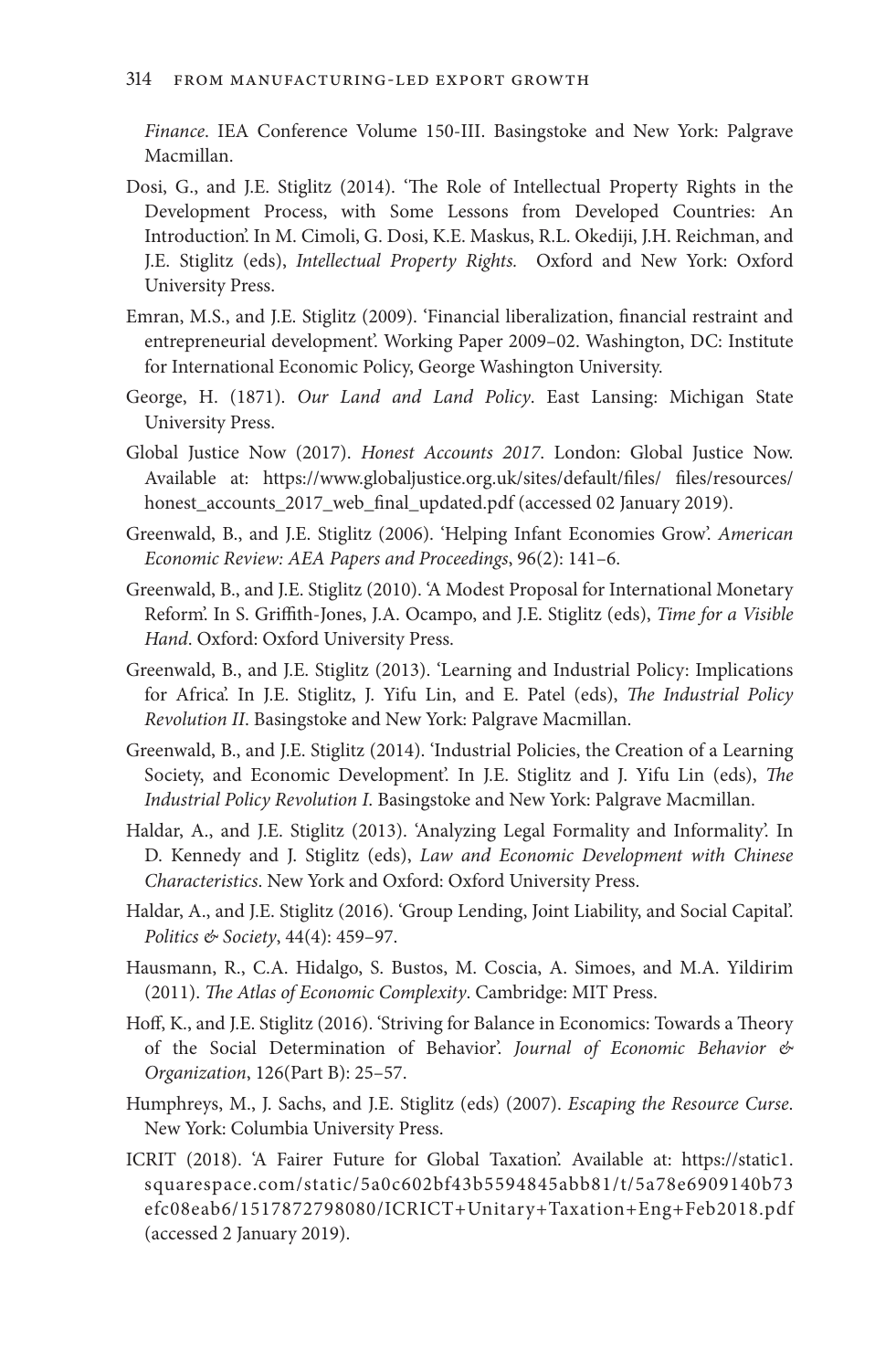- ICSSR Data Service (2016). 'India—Employment and Unemployment: NSS 66th Round, Schedule 10, July 2009—June 2010'. Available at: http://www.icssrdataservice. in/datarepository/index.php/catalog/89/related\_materials (accessed 2 January 2019).
- IMF (2012). 'The Liberalization and Management of Capital Flows: An Institutional View'. IMF Policy Paper. Washington, DC: IMF. Available at: https://www.imf.org/en/ Publications/Policy-Papers/Issues/2016/12/31/The-Liberalization-and-Managementof-Capital-Flows-An-Institutional-View-PP4720 (accessed 2 January 2019).
- Jayadev, A., and J.E. Stiglitz (2010). 'Medicine for Tomorrow'. *Journal of Generic Medicines*, 7(3): 217–26.
- Jourdan, P. (2013). 'Toward a Resource-Based African Industrialization Strategy'. In J.E. Stiglitz, J. Yifu Lin, and E. Patel (eds), *The Industrial Policy Revolution II*. Basingstoke and New York: Palgrave Macmillan.
- Kanbur, R., E. Patel, and J.E. Stiglitz (2018). 'Sustainable Development Goals and Measurement of Economic and Social Progress'. In J.E. Stiglitz, A. Sen, and J.P. Fitoussi (2011), *Advancing Research on Well-Being Metrics beyond GDP*. Report of the Commission on the Measurement of Economic Performance and Social Progress. Paris: OECD Publishing. Available at: https://read.oecd-ilibrary.org/economics/forgood-measure/sustainable-development-goals-and-the-measurement-of-economicand-social-progress\_9789264307278-4-en#page1 (accessed 2 January 2019).
- Khan, M. (2012). 'Governance and Growth Challenges in Africa'. In A. Noman, K. Botchwey, H. Stein, and J.E. Stiglitz (eds), *Good Growth and Governance in Africa*. New York: Oxford University Press.
- Lin, J.Y. (2011). 'Flying Geese, Leading Dragons and Africa's Potential'. World Bank Blog. Available at: http://blogs.worldbank.org/developmenttalk/flying-geese-leadingdragons-and-africa-s-potential (accessed 2 January 2019).
- Maskus, K., and S. Merrill (eds) (2013). *Patent Challenges for Standard-Setting in the Global Economy*. Washington, DC: National Academies Press.
- Mazzucato, M. (2013). *The Entrepreneurial State*. New York: Anthem.
- Myrdal, G. (1968). *Asian Drama: An Inquiry into the Poverty of Nations (Volumes, I, II and III)*. New York: Pantheon.
- Navaretti, G.B., and D.G. Tarr (2000). 'International Knowledge Flows and Economic Performance'. *The World Bank Economic Review*, 14(1): 1–15.
- Noman, A., and J.E. Stiglitz (2012a). 'African Development Prospects and Possibilities'. In E. Aryeetey, S. Devarajan, R. Kanbur, and L. Kasekende (eds) *The Oxford Companion to the Economics of Africa*. Oxford: Oxford University Press.
- Noman, A., and J.E. Stiglitz (2012b). 'Strategies for African Development'. In A. Noman, K. Botchwey, H. Stein, and J.E. Stiglitz (eds), *Good Growth and Governance for Africa*. Oxford and New York: Oxford University Press.
- Noman, A., and J.E. Stiglitz (2015a). 'Introduction and Overview: Economic Transformation and Learning, Industrial, and Technology Policies in Africa'. In A. Noman and J.E. Stiglitz (eds), *Industrial Policy and Economic Transformation in Africa*. New York: Columbia University Press.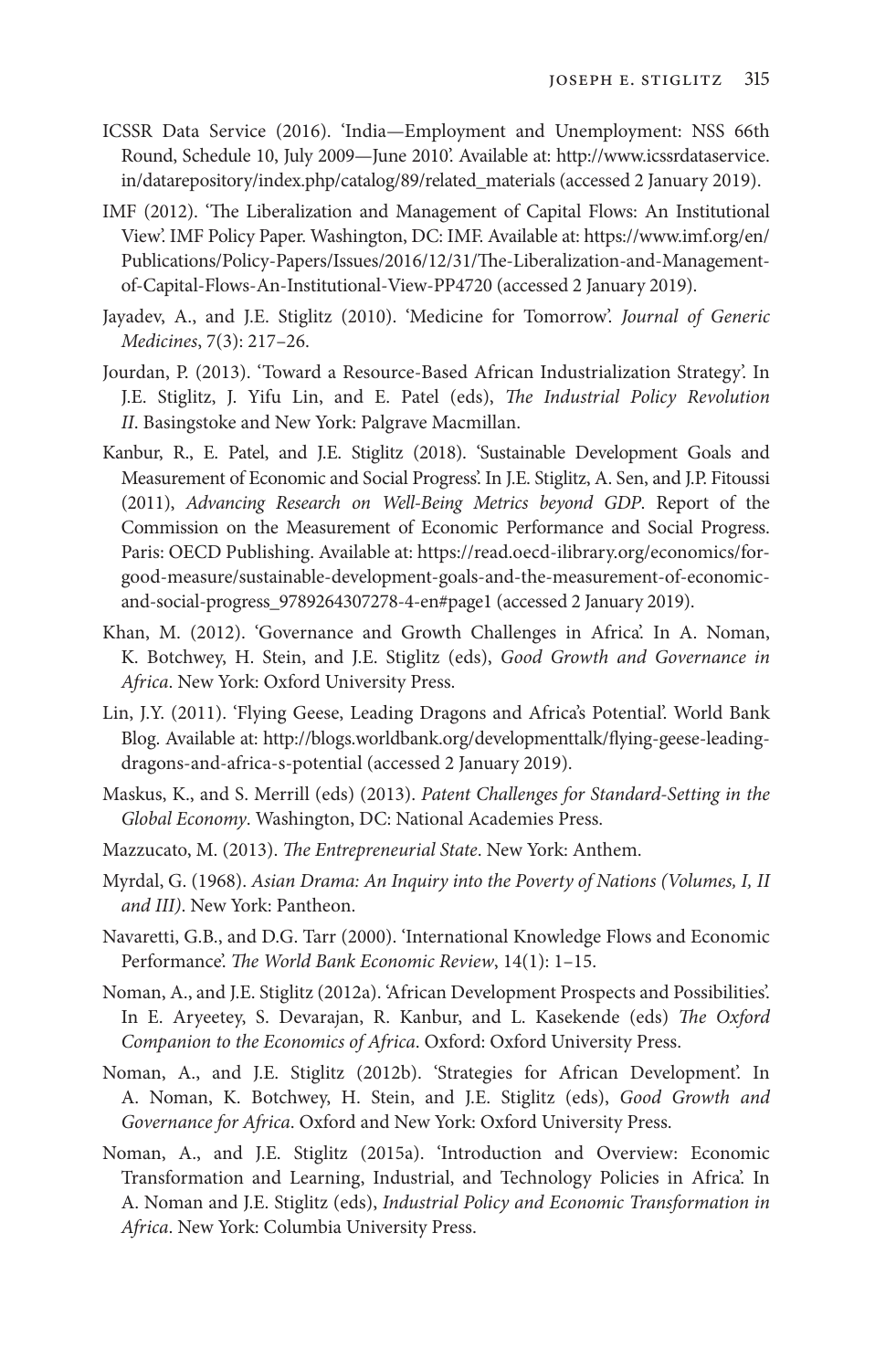- Noman, A., and J.E. Stiglitz (2015b). 'Economics and Policy: Some Lessons from Africa's Experience'. In C. Monga and J. Yifu Lin (eds), *The Oxford Handbook of Africa and Economics, Volume II: Policies and Practices*. Oxford and New York: Oxford University Press.
- Noman, A., K. Botchwey, H. Stein, and J.E. Stiglitz (eds) (2012). *Good Growth and Governance for Africa*. Oxford and New York: Oxford University Press.
- Ocampo, J.A., and J.E. Stiglitz (eds) (2018). *The Welfare State Revisited*. New York: IPD/Columbia University Press.
- Ostry, J., A. Berg, and C.G. Tsangarides (2014). 'Redistribution, Inequality, and Growth'. IMF Staff Discussion Note, February. Washington, DC: IMF. Available at: http://www.imf.org/external/pubs/ft/sdn/2014/sdn1402.pdf (accessed 2 January 2019).
- Peith, M., and J.E. Stiglitz (2016). 'Overcoming the Shadow Economy'. Friedrich Ebert Stiftung International Policy Analysis Paper, November. Bonn: Friedrich-Ebert-Stiftung. Available at: https://library.fes.de/pdf-files/iez/12922.pdf (accessed 2 January 2019).
- Rodrik, D. (2015). 'Premature Industrialization'. NBER Working Paper 20935. Cambridge, MA: National Bureau of Economic Research.
- Roser, M. (2018). 'Employment in Agriculture'. Published online at OurWorldInData. org. Available at: https://ourworldindata.org/employment-in-agriculture (accessed 2 January 2019).
- Sah, R., and J.E. Stiglitz (1992). *Peasants versus City-Dwellers: Taxation and the Burden of Economic Development*. Oxford and New York: Oxford University Press.
- Stiglitz, J.E. (1987). 'Learning to Learn, Localized Learning and Technological Progress'. In P. Dasgupta and P. Stoneman (eds), *Economic Policy and Technological Performance*. New York: Cambridge University Press.
- Stiglitz, J.E. (1996). 'Some Lessons from the East Asian Miracle'. *World Bank Research Observer*, 11(2): 151–77.
- Stiglitz, J.E. (1998a). 'More Instruments and Broader Goals: Moving toward the Post-Washington Consensus'. WIDER Annual Lecture. Available at: https://www.wider. unu.edu/event/wider-annual-lecture-2-more-instruments-and-broader-goalsmoving-toward-post-washington (accessed 2 January 2019).
- Stiglitz, J.E. (1998b). 'Towards a New Paradigm for Development: Strategies, Policies and Processes'. 9th Raul Prebisch Lecture for UNCTAD delivered at the Palais des Nations, Geneva, 19 October. Also in H.-J. Chang (ed.) (2001), *The Rebel Within*. London: Wimbledon Publishing Company.
- Stiglitz, J.E. (2001). 'Participation and Development: Perspectives from the Comprehensive Development Paradigm'. In F. Iqbal and Y. Jong-Il (eds), *Democracy, Market Economics & Development: An Asian Perspective*. Washington, DC: World Bank. Also in H.-J. Chang (ed.), *The Rebel Within*. London: Wimbledon Publishing Company.
- Stiglitz, J.E. (2002). *Globalization and Its Discontents*. New York: W.W. Norton & Company.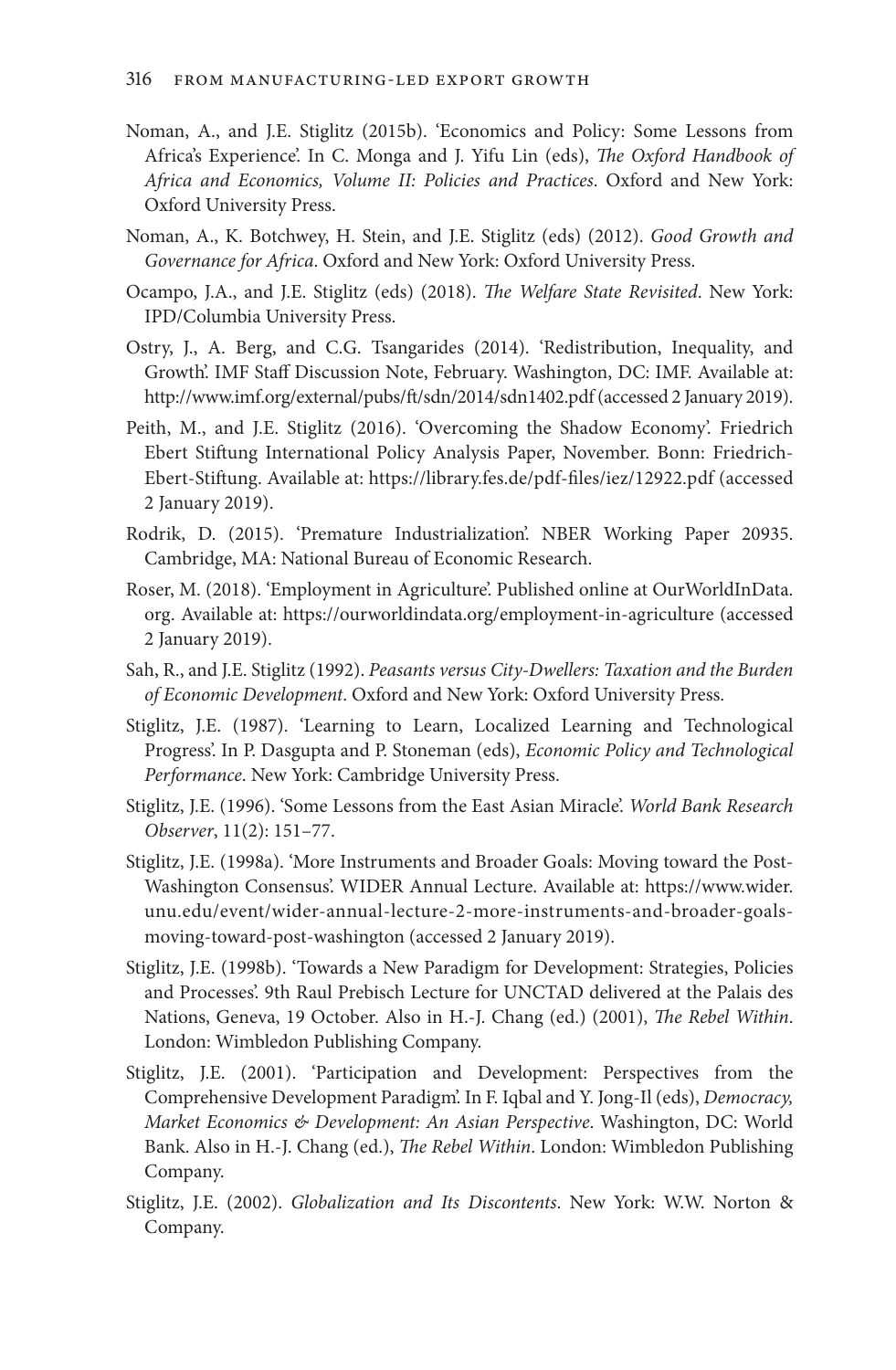Stiglitz, J.E. (2006). *Making Globalization Work*. New York: W.W. Norton & Company.

- Stiglitz, J.E. (2007). 'What Is the Role of the State?' In M. Humphreys, J. Sachs, and J.E. Stiglitz (eds), *Escaping the Resource Curse*. New York: Columbia University Press.
- Stiglitz, J.E. (2011). 'Learning, Growth, and Development: A Lecture in Honor of Sir Partha Dasgupta'. In S. Barret, K.-G. Maler, and E.S. Maskin (eds), *Environment & Development Economics: Essays in Honor of Sir Partha Dasgupta*. Oxford: Oxford University Press. Revised version of a paper of the same title in C. Sepúlveda, A. Harrison, and J.Y. Lin (eds) (2011), *Development Challenges in a Postcrisis World: Annual World Bank Conference on Development Economics 2011*. Washington, DC: World Bank.
- Stiglitz, J.E. (2012). *The Price of Inequality*. New York: W.W. Norton.
- Stiglitz, J.E. (2015). *The Great Divide: Unequal Societies and What We Can Do About Them*. New York: W.W. Norton.
- Stiglitz, J.E. (2016a). 'An Agenda for Sustainable and Inclusive Growth for Emerging Markets'. *Journal of Policy Modeling*, 38: 693–710.
- Stiglitz, J.E. (2016b). 'The state, the market, and development'. WIDER Working Paper 2016/1. Helsinki: UNU-WIDER. Originally presented at UNU-WIDER 30th Anniversary Conference, Helsinki, September 2015. Available at: https://www. wider.unu.edu/sites/default/files/wp2016-1.pdf (accessed 2 January 2019).
- Stiglitz, J.E. (2018). 'Towards a Twenty-First Century Investment Agreement'. In L. Johnson and L. Sachs (eds), *Yearbook on International Investment Law and Policy 2015–2016*. Oxford: Oxford University Press. Available at: http://ccsi.columbia.edu/ files/2014/03/YB-2015-16-Front-matter.pdf (accessed 2 January 2019).
- Stiglitz, J.E. (2019). *People, Power, and Profits*. New York: W.W. Norton & Company.
- Stiglitz, J.E., and A. Charlton (2005). *Fair Trade for All*. New York: Oxford University Press.
- Stiglitz, J.E., and B. Greenwald (2010). 'Towards A New Global Reserve System'. *Journal of Globalization and Development*, 1(2): Article 10.
- Stiglitz, J.E., and B. Greenwald (2014). *Creating a Learning Society*. New York: Columbia University Press.
- Stiglitz, J.E., and B. Greenwald (2015). *Creating a Learning Society*. Readers' Edition. New York: Columbia University Press.
- Stiglitz, J.E., with N. Abernathy, A. Hersh, S. Holmberg, and M. Konczal (2015). *Rewriting the Rules of the American Economy*. New York: W.W. Norton & Company.
- Stiglitz, J.E., A. Sen, and J. Fitoussi (2009). Report by the commission on the measurement of economic performance and social progress. Commission on the Measurement of Economic Performance and Social Progress, Paris.
- Stiglitz, J.E., A. Sen, and J.P. Fitoussi (2011). *Advancing Research on Well-Being Metrics beyond GDP*. Report of the Commission on the Measurement of Economic Performance and Social Progress. Paris: OECD.